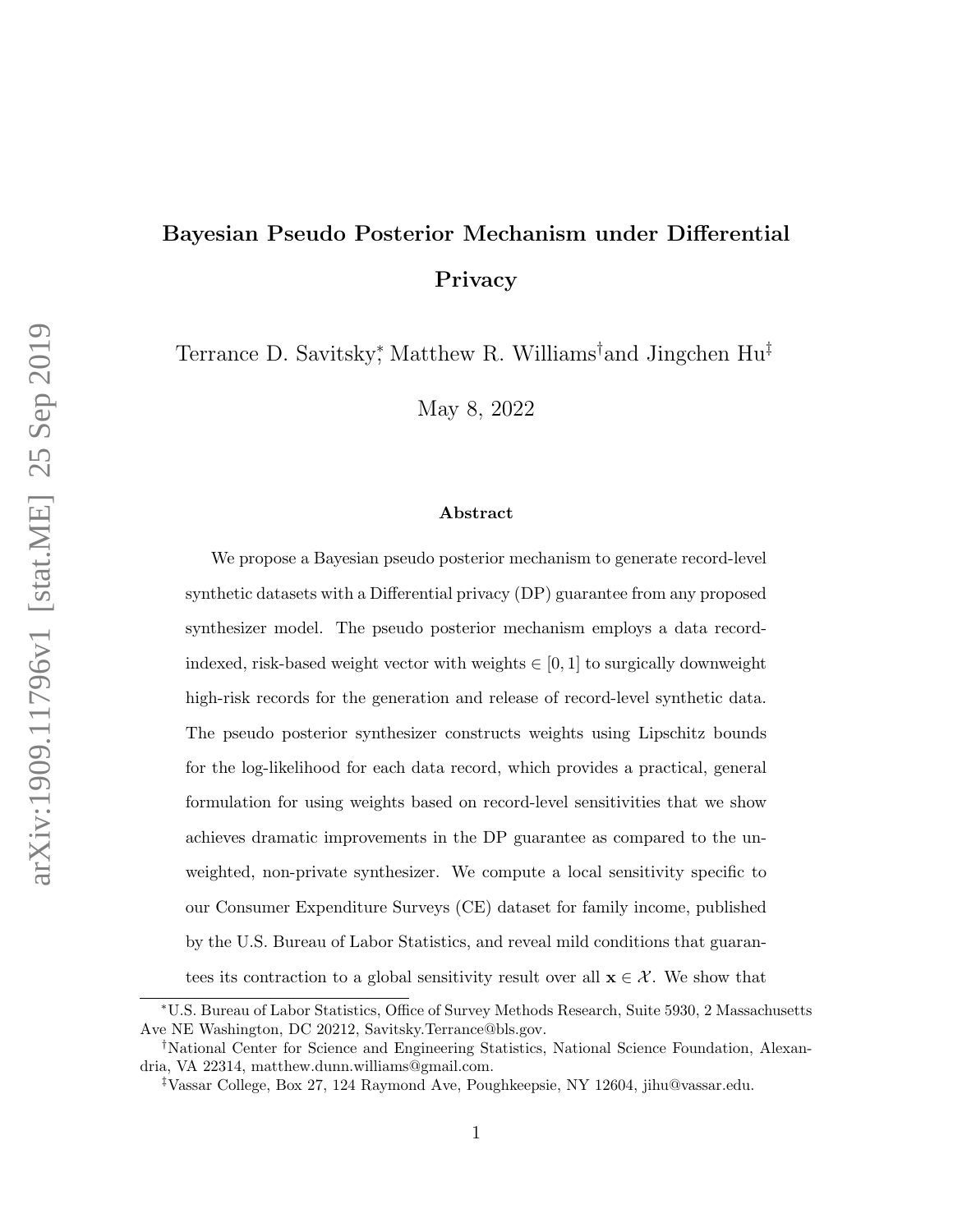utility is better preserved for our pseudo posterior mechanism as compared to the exponential mechanism (EM) estimated on the same non-private synthesizer. Our results may be applied to any synthesizing mechanism envisioned by the data analyst in a computationally tractable way that only involves estimation of a pseudo posterior distribution for  $\theta$  unlike recent approaches that use naturally-bounded utility functions under application of the EM.

keywords: Differential privacy, Pseudo posterior, Pseudo posterior mechanism, Synthetic data

## 1 Introduction

Privacy protection is an important research topic, which attracts attention from statistical agencies and private companies alike. A popular approach focuses to encode privacy protection to a summary statistic composed from record-level data, through the addition of noise proportional to the "sensitivity",  $\epsilon$ , of the statistic, defined as the supremum of the change in value of the statistic from the inclusion of a single data record over the space of databases. [Dwork et al.](#page-29-0) [\(2006\)](#page-29-0) construct a mechanism that employs a Laplace-distributed perturbation of a target statistic such that the resultant statistic achieves a privacy guarantee under the Differential privacy (DP) framework. The guarantee is represented by a budget, some of which is expended for each query a user makes through the mechanism to the underlying, closely-held (by the publishing agency) database.

A related approach to privacy protection is the release of a synthetic record-level database. This approach replaces the entire closely-held (by the statistical agency) database with a synthetically generated record-level database. The synthetic database is released to the public who would use it to conduct any analyses of which they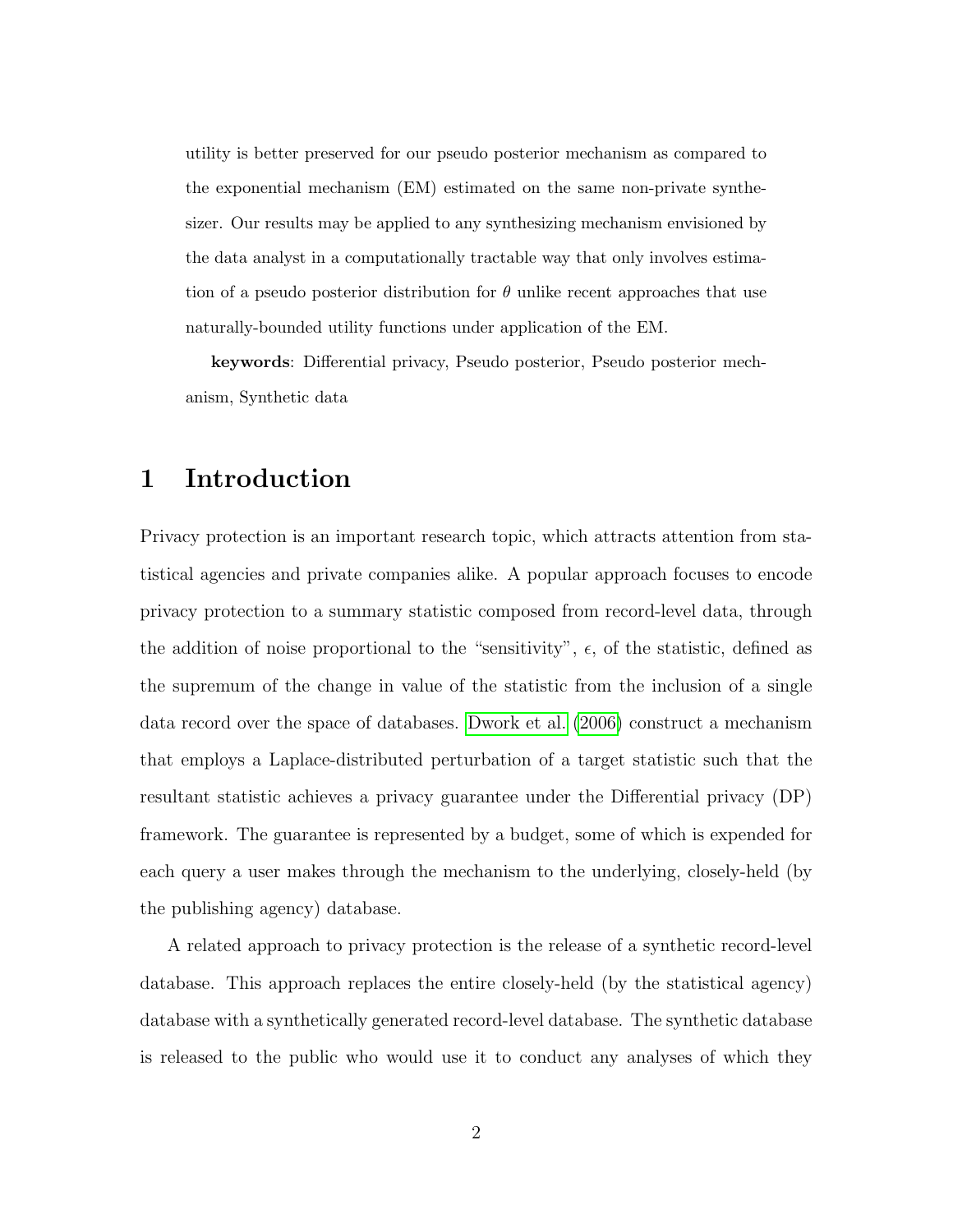would conceive for the real, confidential record-level data. As a result of releasing a synthetic database encoded with privacy protection, the synthetic data approach replaces multiple queries performed on a summary statistic with the publication of the synthetic database, such that the synthetic data approach is independent of the specific queries performed by users or putative intruders.

[Dimitrakakis et al.](#page-29-1) [\(2017\)](#page-29-1) demonstrate theoretical results for the Bayesian posterior distribution, which may be employed as a mechanism for synthetic data generation; specifically, if the log-likelihood is Lipschitz  $\Delta$ , then the posterior mechanism achieves a 2∆− DP guarantee for each posterior draw of  $\theta$ , the model parameter(s). However, [Dimitrakakis et al.](#page-29-1) [\(2017\)](#page-29-1) acknowledge that computing  $\Delta$ , in practice, over the space of databases under the use of the log-likelihood is particularly difficult. They specify relatively simple Bayesian probability models where the Lipschitz bound is analytically available. They acknowledge the lack of generalization to more complicated models, required to produce a high level of utility for the user community, where the bound is not analytically available. Relatively simple Differentially private Bayesian synthesizers are similarly proposed by [Machanavajjhala et al.](#page-29-2) [\(2008\)](#page-29-2); [Abowd and](#page-28-0) [Vilhuber](#page-28-0) [\(2008\)](#page-28-0); [McClure and Reiter](#page-29-3) [\(2012\)](#page-29-3); [Bowen and Liu](#page-29-4) [\(2016\)](#page-29-4). These methods are either limited to specific data types or computationally infeasible for data with a reasonable dimension.

A common approach for generating parameter draws for  $\theta$  is the exponential mech-anism of [McSherry and Talwar](#page-29-5) [\(2007\)](#page-29-5), which inputs a non-private mechanism for  $\theta$ and produces  $\theta$  with a DP guarantee.

**Definition 1** The exponential mechanism releases values of  $\theta$  from a distribution proportional to,

$$
\exp\left(\frac{\epsilon u(\mathbf{x},\theta)}{2\Delta_u}\right),\tag{1}
$$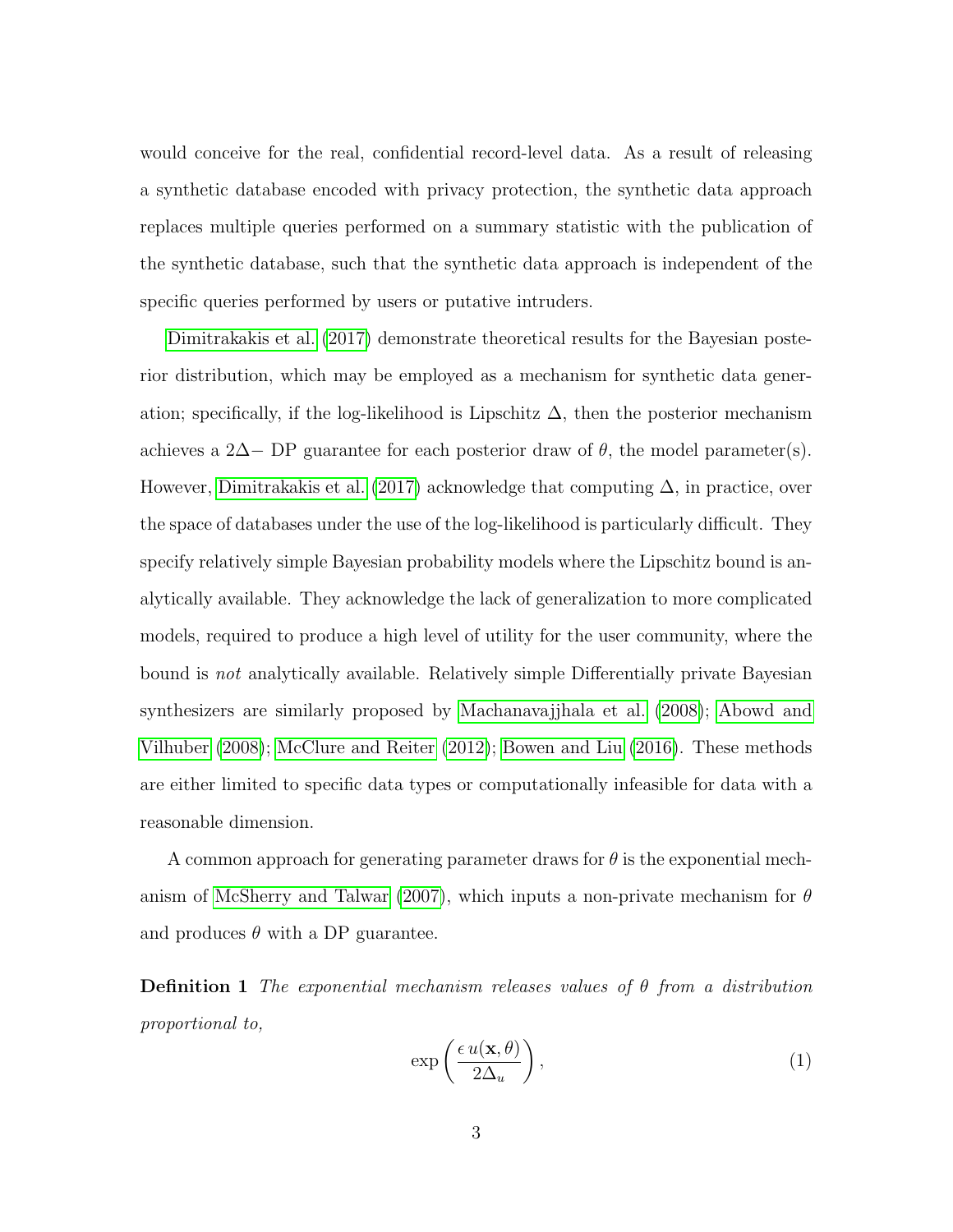where  $u(\mathbf{x}, \theta)$  is a utility function,  $\Delta_u = \sup_{\mathbf{x} \in \mathcal{X}^n} \sup_{\mathbf{y}: \delta(\mathbf{x}, \mathbf{y})=1} \sup_{\theta \in \Theta} |u(\mathbf{x}, \theta) - u(\mathbf{y}, \theta)|$ . is the sensitivity, defined globally over  $\mathbf{x} = (x_1, \ldots, x_n) \in \mathcal{X}^n$ ;  $\delta(\mathbf{x}, \mathbf{y}) = \#\{i : x_i \neq y_i\}$ is the Hamming distance between  $\mathbf{x}, \mathbf{y} \in \mathcal{X}^n$ . Each draw of  $\theta$  from the exponential mechanism satisfies  $\epsilon - DP$ , where  $\epsilon$  is a budget target supplied by the publishing statistical agency.

The exponential mechanism inputs a utility function and its sensitivity constructed as the supremum of the utility over the space of data,  $\mathcal{X}$ , and, simultaneously, the parameter space, Θ. [Wasserman and Zhou](#page-30-0) [\(2010\)](#page-30-0) and [Snoke and Slavkovic](#page-30-1) [\(2018\)](#page-30-1) construct utility functions based on the real and synthetic datasets (e.g., the Kolmogorov-Smirnov distance between the empirical distributions of the real and synthetic datasets) that are naturally bounded over all  $\mathbf{x} \in \mathcal{X}$ , resolving the challenge of using the log-likelihood as the utility function. However, there is a large, and perhaps intractable, computational cost to the use of these naturally bounded utilities to draw samples of  $\theta$  from the distribution constructed from the exponential mechanism. For example, [Snoke and Slavkovic](#page-30-1) [\(2018\)](#page-30-1) must compute their  $pMSE$  utility statistic multiple times for each proposed value,  $\hat{\theta}_l$   $(l = 1, \dots, L)$ , under a Metropolis-Hastings algorithm used to draw samples under the exponential mechanism. Furthermore, [Snoke and Slavkovic](#page-30-1) [\(2018\)](#page-30-1) assume the existence of some synthesizing distribution,  $g(\hat{\theta})$ , from which to draw synthetic data, needed to compute their  $pMSE$ . In practice, g will be defined as the posterior predictive distribution,  $g(\mathbf{X} \mid \mathbf{x}, \hat{\theta}_l)$ , which means the posterior distribution must be estimated.

This work focuses on extending the pseudo posterior synthesizer in [Hu and Sav](#page-29-6)[itsky](#page-29-6) [\(2019a\)](#page-29-6) as an alternative (to the exponential) mechanism with the purpose of achieving a DP disclosure risk guarantee. [Hu and Savitsky](#page-29-6) [\(2019a\)](#page-29-6) design a recordindexed weight  $\alpha_i \in [0,1]$ , which is inversely proportional to their construction for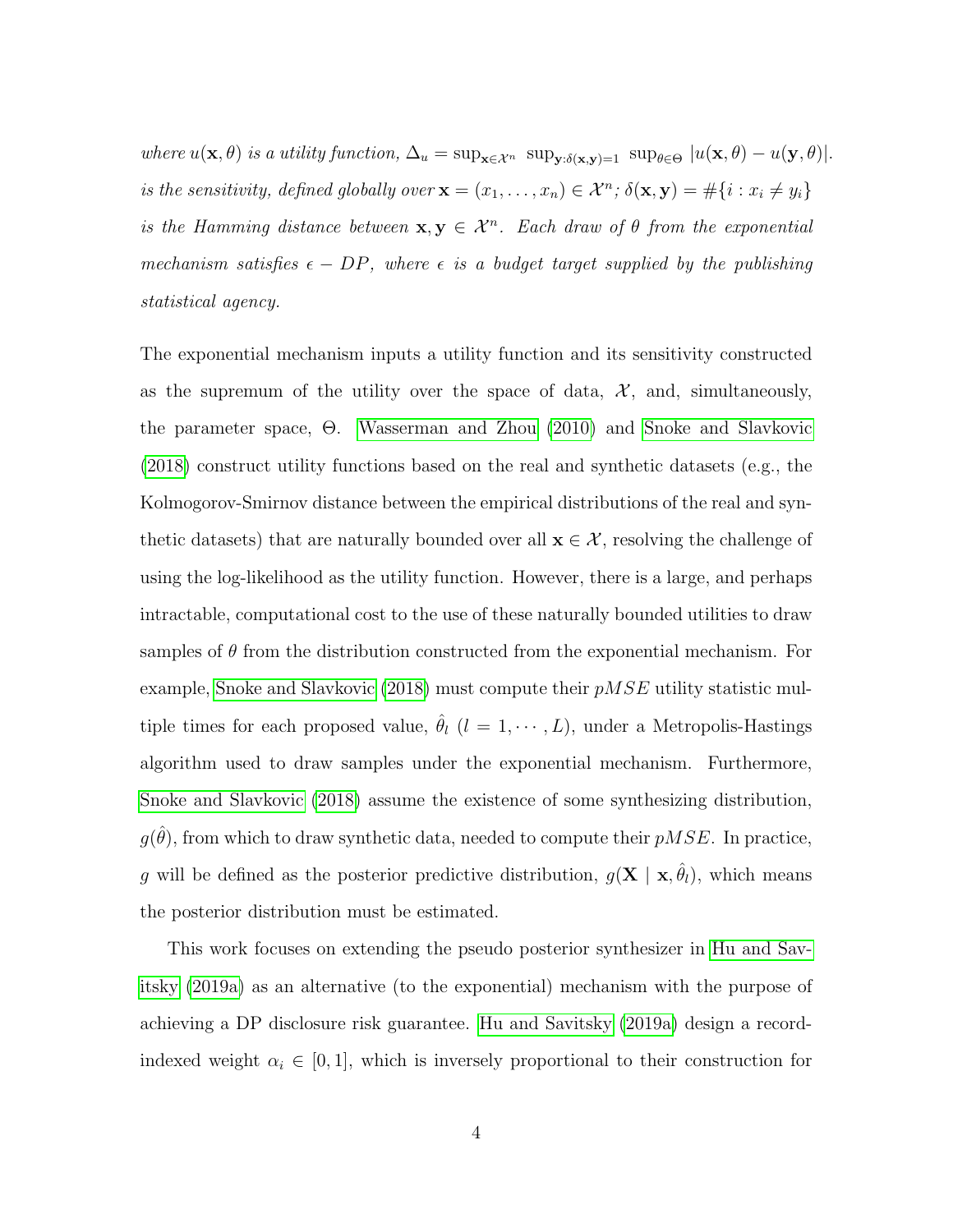the identification risk probability of record, *i*. The vector weights  $\boldsymbol{\alpha} = (\alpha_1, \dots, \alpha_n)$ are subsequently applied to the likelihood function of all  $n$  records to form the pseudo posterior,

$$
\xi^{\alpha}(\theta \mid \mathbf{x}, \gamma) \propto \left[ \prod_{i=1}^{n} p(x_i \mid \theta)^{\alpha_i} \right] \xi(\theta \mid \gamma), \qquad (2)
$$

where  $\theta$  denotes the model parameters,  $\gamma$  denotes the model hyperparameters and  $\xi(\cdot)$ denotes the prior distribution. This construction employs a data record-indexed, riskbased weight vector with weights  $\in [0, 1]$  to surgically downweight high-risk records in estimation of a pseudo posterior distribution for  $\theta$ , subsequently used to generate and release a synthetic record-level database. The authors show that this selective downweighting of records reduces the average of by-record risks as compared to an unweighted synthesis, while inducing only a minor reduction in utility. [Hu and Sav](#page-29-6)[itsky](#page-29-6) [\(2019a\)](#page-29-6) base their risk measure on a calculated probability of identification for a record. They cast a radius around the true data value for each record and count the number of record values that lie outside of the radius, which directly measures the extent that the target record is isolated and, therefore, easier for an intruder to discover by random guessing. While their risk measure appeals to intuition, it is based on an assumption about the behavior of a putative intruder. By contrast, the DP framework makes no assumptions about the behavior of an intruder.

In this work, we focus on the pseudo posterior synthesizer and the use of the loglikelihood for Lipschitz that extends [Dimitrakakis et al.](#page-29-1) [\(2017\)](#page-29-1) to provide a practical, general formulation for using weights based on record-level sensitivities that we show in the sequel achieves dramatic improvements in the DP guarantee as compared to the unweighted, non-private synthesizer. We compute a local sensitivity specific to our application to a Consumer Expenditure Surveys (CE) sample and reveal mild conditions that guarantee its contraction to a global sensitivity result over all  $\mathbf{x} \in \mathcal{X}$ .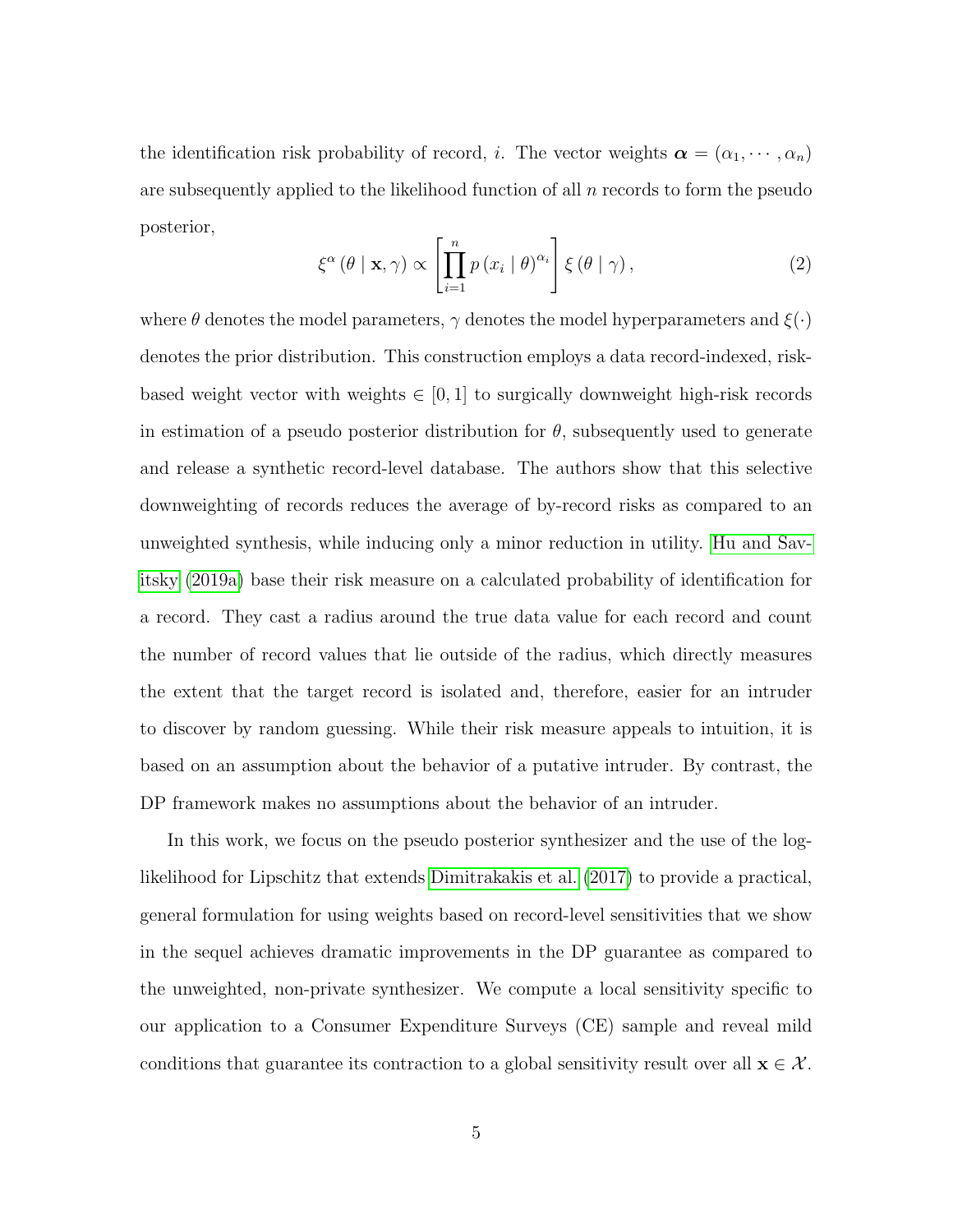Our results may be applied to any synthesizing mechanism envisioned by the data analyst in a computationally tractable way that only involves estimation of a pseudo posterior distribution for  $\theta$ .

The remainder of the paper is organized as follows: Section [2](#page-5-0) generalizes some results on the Lipschitz conditions that guarantee a DP privacy result for our proposed pseudo posterior mechanism; we also present a result that provides a DP guarantee to the pseudo posterior predictive mechanism for generating synthetic data. In Section [3,](#page-15-0) we describe the computation details of Lipschitz bound and the formulation of vector weights, as well as the connection between the scalar-weighted pseudo posterior mechanism and the exponential mechanism. Section [4](#page-18-0) focuses on our application to synthesizing the family income in the CE sample, and presents the risk and utility profiles of Differentially private synthetic data generated under the proposed pseudo posterior mechanism, compared to other competing methods. We conclude with a discussion in Section [5.](#page-27-0)

## <span id="page-5-0"></span>2 Differential Privacy for Pseudo Posterior

We proceed to generalize some results on the Lipschitz conditions that guarantee a DP privacy result from [Dimitrakakis et al.](#page-29-1) [\(2017\)](#page-29-1) based on the unweighted posterior distribution to the risk-weighted, pseudo posterior distribution. We further re-purpose a result from [Wasserman and Zhou](#page-30-0) [\(2010\)](#page-30-0) that provides a DP guarantee to the pseudo posterior predictive mechanism for generating synthetic data that is based on integrating with respect to the privately guaranteed pseudo posterior distribution mechanism (used to generate the model parameters).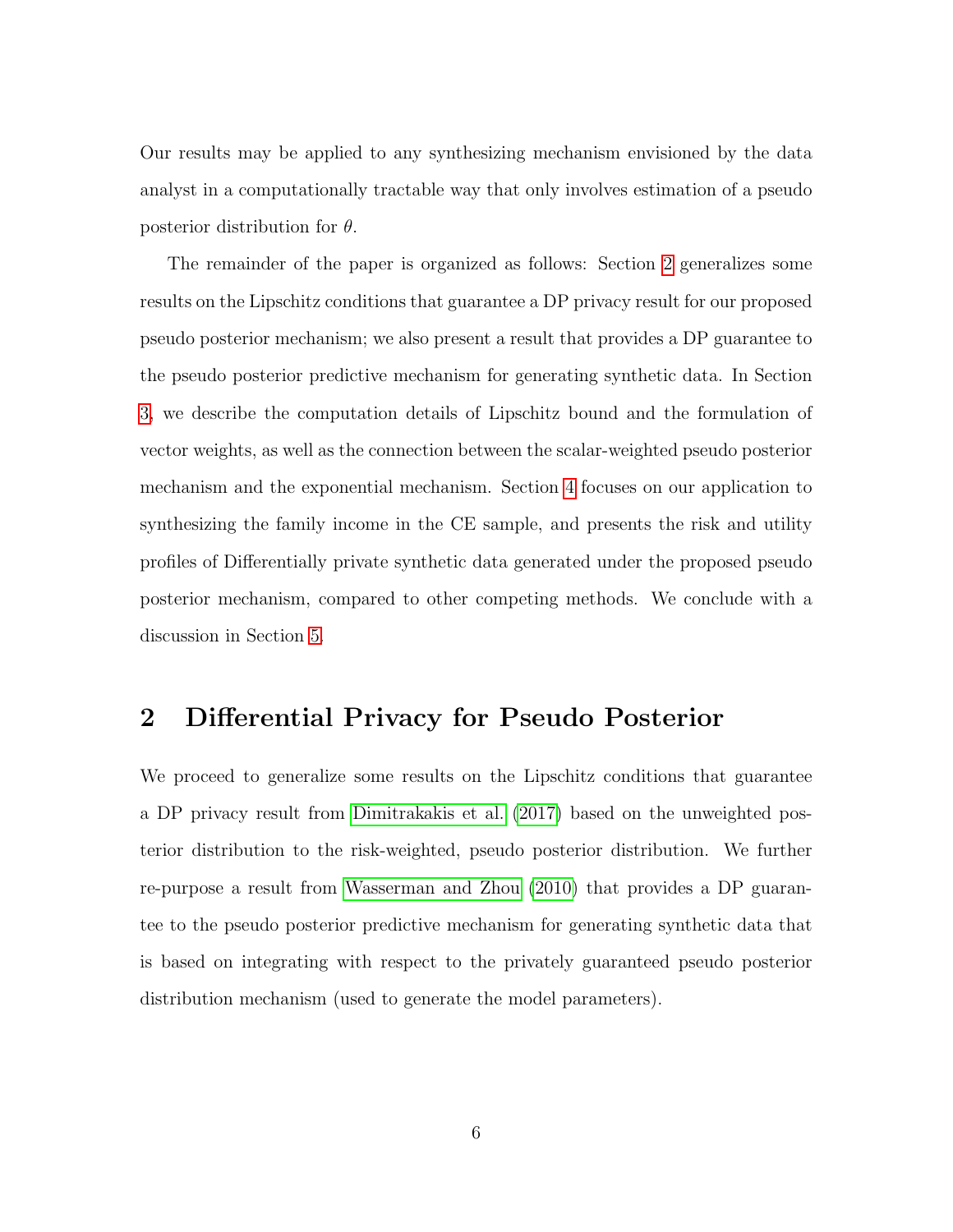### 2.1 Preliminaries

We begin by constructing the probability space,  $(\Theta, \beta_{\Theta})$ , equipped with prior distribution,  $\xi(\theta)$ . Fixing a database sequence,  $\mathbf{x} = (x_1, \dots, x_n) \in \mathcal{X}^n$ , we formulate the pseudo likelihood,  $p_{\theta}^{\alpha}(\mathbf{x}) = \prod_{i=1}^{n} p_{\theta_i}(X_i)^{\alpha_i}$  for each  $\theta \in \Theta$  under  $\perp$  and exchangeable sampling. The pseudo likelihood uses weights,  $\boldsymbol{\alpha} = (\alpha_1, \dots, \alpha_n)$ , where  $\alpha_i \in [0, 1]$  are fixed and known weights that are inversely proportional to the identification risk for each database record. We later construct these record-level weights,  $\{\alpha_i\}$ , to be inversely proportional to the local (to our database) Lipschitz bound,  $\Delta_i = \sup_{\theta \in \Theta} |f(\mathbf{x}, \theta) - f(\mathbf{y}_i, \theta)|$  where  $f = \log p_\theta$ , the log-likelihood, and  $\mathbf{y}_i =$  $(x_1, \ldots, x_{i-1}, x_{i+1}, \ldots, x_n)$ . Our results on conditions that provide a Differential privacy guarantee for our pseudo posterior mechanism, however, apply to other definitions for finite weights,  $\alpha$ , so we save the details for constructing  $\alpha$  to the next section. We continue and define the  $\alpha-$  weighted log-likelihood,  $f^{\alpha}(\mathbf{x}, \theta) = \sum_{i=1}^{n} \alpha_i \log p_{\theta}(x_i)$ .

Given the prior and pseudo likelihood, we construct the pseudo posterior distribution,

$$
\xi^{\alpha}(B \mid \mathbf{x}) = \frac{\int_{\theta \in B} p_{\theta}^{\alpha}(\mathbf{x}) d\xi(\theta)}{\phi^{\alpha}(\mathbf{x})},\tag{3}
$$

where  $\phi^{\alpha}(\mathbf{x}) \stackrel{\Delta}{=} \int_{\theta \in \Theta} p_{\theta}^{\alpha}(\mathbf{x}) d\xi(\theta)$  normalizes the pseudo posterior distribution.

We construct the empirical distribution for the random sequence,  $(X_1, \ldots, X_n)$ ,

$$
\mathbb{P}_n = \frac{1}{n} \sum_{i=1}^n \delta_{X_i},\tag{4}
$$

from which we construct the empirical cumulative distribution function,  $\mathbb{F}_n(c)$ ,

$$
\mathbb{P}_n \mathbb{1}_{(-\infty,c]}(X_i) = \frac{1}{n} \sum_{i=1}^n \mathbb{1}_{(-\infty,c]}(X_i) = \mathbb{F}_n(c),
$$
 (5)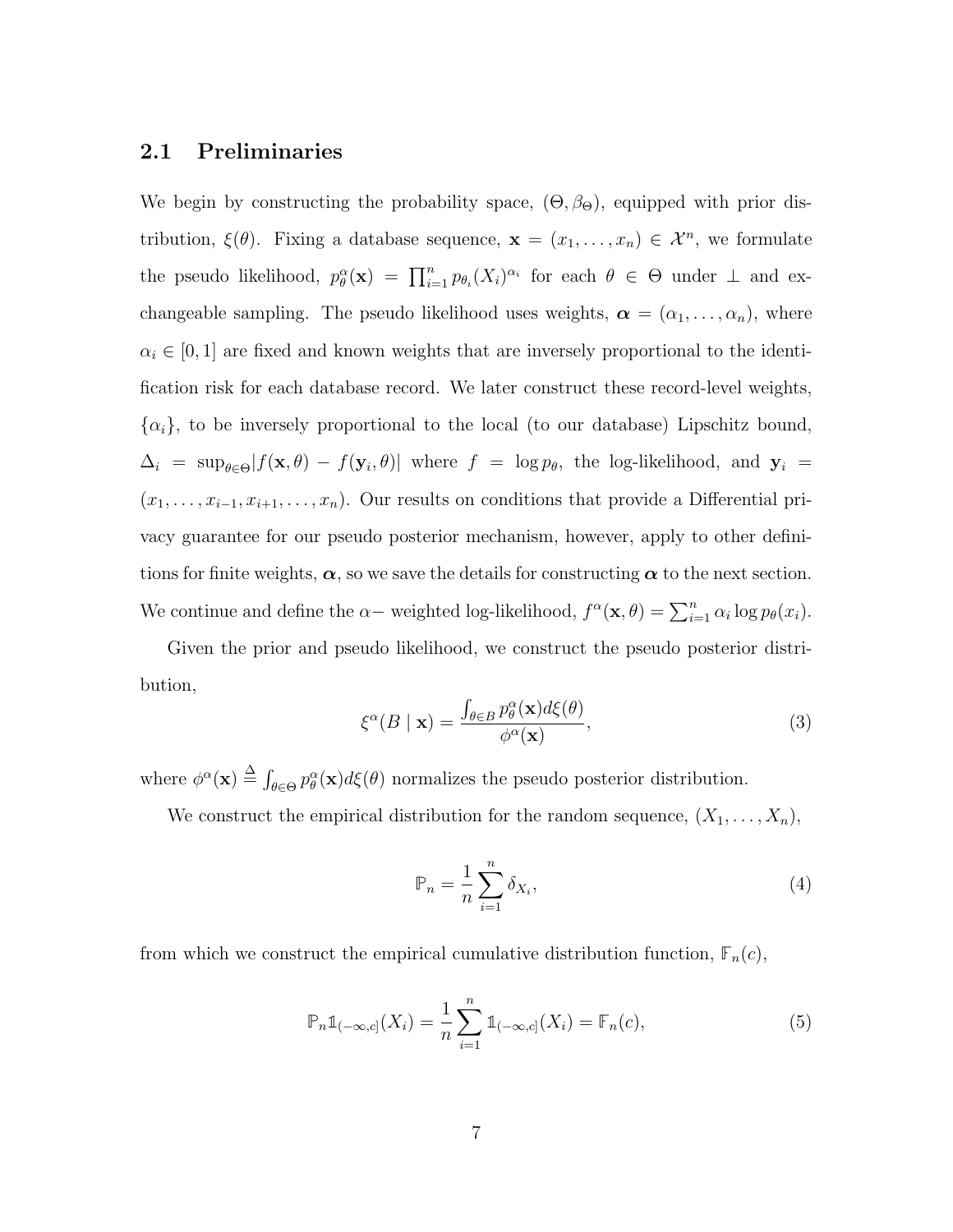which we later use to demonstrate the contraction of a *local* privacy result achieved for some observed, **x**, to a *global* privacy result for all **x**  $\stackrel{\text{ind}}{\sim} P$ , where  $\mathbb{P}_n \to P$ , almost surely.

Finally, we define the Hamming distance between databases that we use to estimate the sensitivity,  $\Delta$ , from the inclusion of a data record in the database.

**Definition 2** *(Hamming distance)* Given databases  $\mathbf{x} = (x_1, \dots, x_n)$  and  $\mathbf{y} = (y_1, \dots, y_n)$ , let  $\delta(\mathbf{x}, \mathbf{y})$  denote the Hamming distance between  $\mathbf{x}$  and  $\mathbf{y}$ :

$$
\delta(\mathbf{x}, \mathbf{y}) = #\{i : x_i \neq y_i\}
$$
\n<sup>(6)</sup>

### 2.2 Main Results

Our task is to specify assumptions that guarantee our pseudo posterior mechanism achieves an  $\epsilon$  – expenditure under the Differential privacy framework. We extend the definition of Differential privacy from [Dimitrakakis et al.](#page-29-1) [\(2017\)](#page-29-1) to our  $\alpha-$  weighted pseudo posterior mechanism.

Definition 3 *(Differential Privacy)* 

$$
\sup_{\mathbf{x}\in\mathcal{X}^n:\delta(\mathbf{x},\mathbf{y})=1} \sup_{B\in\beta_\Theta} \frac{\xi^\alpha(B \mid \mathbf{x})}{\xi^\alpha(B \mid \mathbf{y})} \le e^\epsilon. \tag{7}
$$

which intuitively limits the change in the estimated pseudo posterior distribution for sets,  $B \in \beta_{\Theta}$ , from the inclusion of a single record. Although the pseudo posterior distribution mass assigned to B depends on  $x$ , the  $\epsilon$  expenditure is defined as the supremum over all  $\mathbf{x} \in \mathcal{X}^n$ .

Our main assumption bounds the log-likelihood ratio, uniformly, for all databases, y that are at a Hamming−1 distance (i.e.  $\delta(\mathbf{x}, \mathbf{y}) = 1$ ) over all  $\mathbf{x} \in \mathcal{X}^n$  and  $\theta \in \Theta$ . The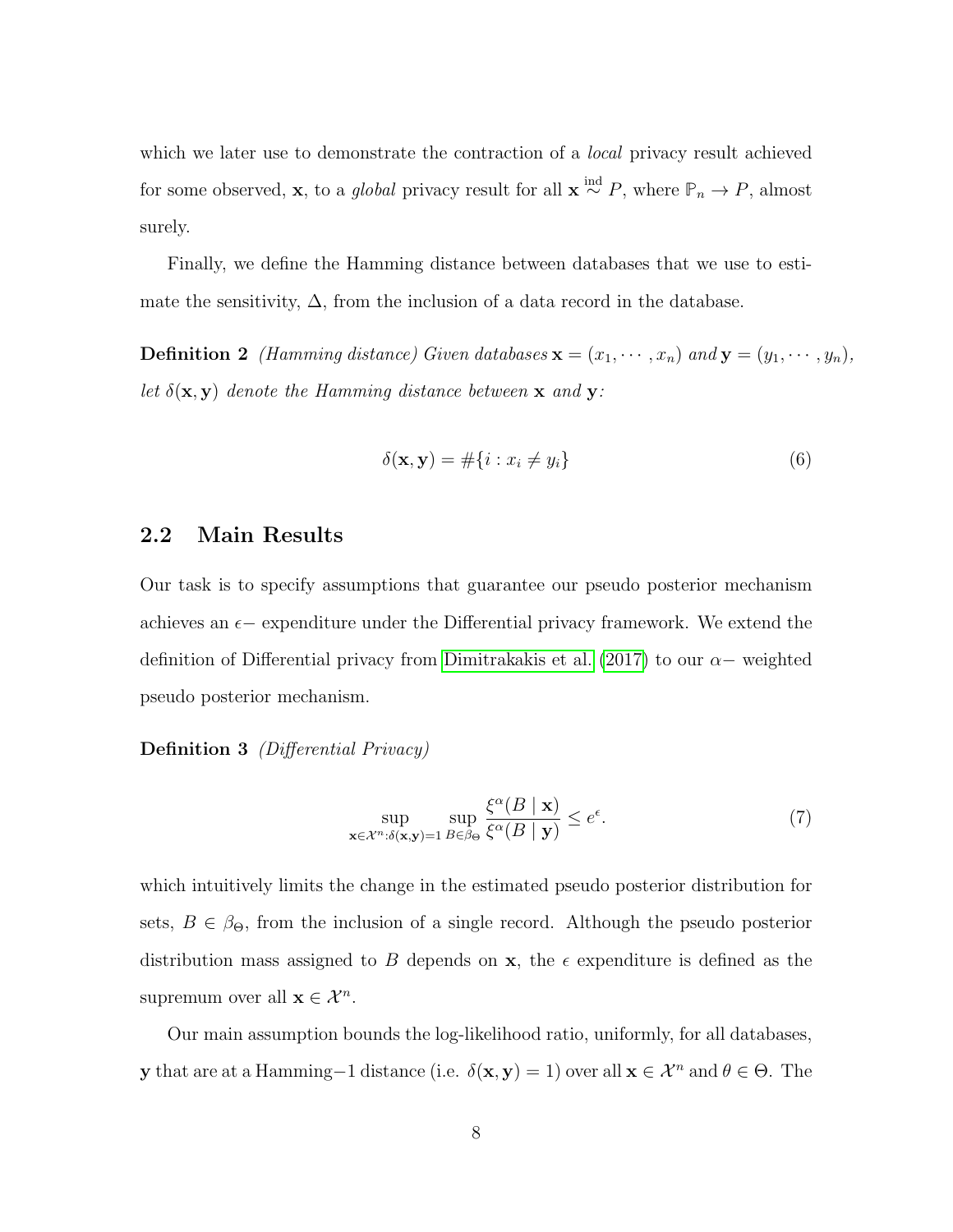uniform bound defines a maximum sensitivity in the log-likelihood from the inclusion of a record (at a Hamming−1 distance from each database in the space of databases). Our intuition that the magnitude of this sensitivity for the log-likelihood ratio is directly tied to the resulting sensitivity of the pseudo posterior,  $\epsilon$ , that determines the Differential privacy expenditure is confirmed in two results below.

### <span id="page-8-0"></span>Assumption 1 (Lipschitz continuity)

Fix  $a \theta \in \Theta$  and construct the Lipschitz function of  $\theta$  over the space of databases,

$$
\ell^{\alpha}(\theta) \stackrel{\Delta}{=} \inf \{ w : |f^{\alpha}(\mathbf{x}, \theta) - f^{\alpha}(\mathbf{y}, \theta)| \le w, \forall \mathbf{x} \in \mathcal{X}^{n} : \delta(\mathbf{x}, \mathbf{y}) = 1 \}
$$
 (8)

Assumption [1](#page-8-0) restricts  $\Theta$  such that the Lipschitz function of  $\theta$  is uniformly bounded from above,

$$
\ell^{\alpha}(\theta) \leq \Delta; \ \theta \in \Theta \tag{9}
$$

We note that the Lipschitz function of  $\theta$ ,  $\ell^{\alpha}(\theta)$ , is constructed using the pseudo log-likelihood,  $f^{\alpha}(\mathbf{x}, \theta)$ , using weights,  $\alpha$ , each of which is  $\leq 1$ . Choosing an  $\alpha_i$  that strongly downweights a highly sensitive record for an unweighted posterior mechanism (with a high magnitude log-likelihood ratio for some  $\theta \in \Theta$ ) will reduce the sensitivity of that record under our pseudo posterior mechanism. We see in our first two results that reducing the sensitivity of the log-likelihood ratio directly improves (reduces) the Differential privacy expenditure,  $\epsilon$ , using the pseudo posterior mechanism.

<span id="page-8-1"></span>Our first result connects the Lipschitz bound,  $\Delta$ , for the log-likelihood to the supremum over  $\mathbf{x} \in \mathcal{X}^n$  for  $\delta(\mathbf{x}, \mathbf{y}) = 1$  of the Kullback-Liebler (KL) divergence between the posterior densities (given  $x$  versus  $y$ ) from the inclusion of a database record.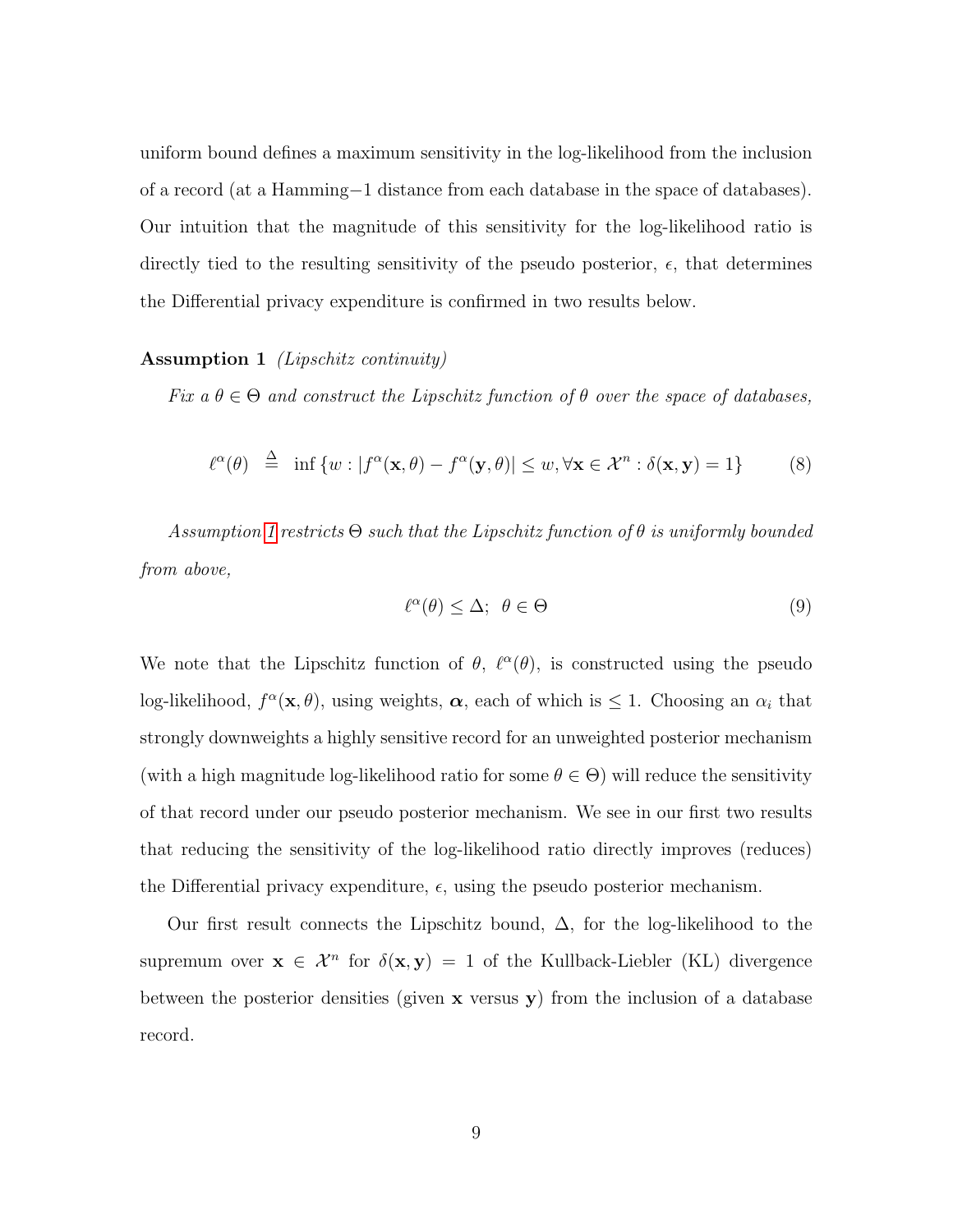**Theorem 1**  $\forall x \in \mathcal{X}^n : \delta(x, y) = 1$  and  $\Delta > 0$  satisfying Assumption [1,](#page-8-0)

$$
\sup_{\mathbf{x}\in\mathcal{X}^{n}:\delta(\mathbf{x},\mathbf{y})=1}D_{KL}\left[\left(\xi^{\alpha}(\cdot\mid\mathbf{x})\parallel\xi^{\alpha}(\cdot\mid\mathbf{y})\right)\right]\leq 2\Delta,\tag{10}
$$

where  $D_{KL}((P \parallel Q)) = \int_{\mathcal{X}^n} \ln \frac{dP}{d\theta} dP$ .

### Proof 1

$$
D_{KL}[(\xi^{\alpha}(\cdot \mid \mathbf{x}) \parallel \xi^{\alpha}(\cdot \mid \mathbf{y}))] = \int_{\Theta} \ln \frac{d\xi^{\alpha}(\theta \mid \mathbf{x})}{d\xi^{\alpha}(\theta \mid \mathbf{y})} d\xi^{\alpha}(\theta \mid \mathbf{x})
$$
  
\n
$$
= \int_{\Theta} \ln \frac{p_{\theta}^{\alpha}(\mathbf{x})}{p_{\theta}^{\alpha}(\mathbf{y})} d\xi^{\alpha}(\theta \mid \mathbf{y}) + \int_{\Theta} \ln \frac{\phi^{\alpha}(\mathbf{y})}{\phi^{\alpha}(\mathbf{x})} d\xi^{\alpha}(\theta \mid \mathbf{x})
$$
  
\n
$$
\leq \int_{\Theta} \left| \ln \frac{p_{\theta}^{\alpha}(\mathbf{x})}{p_{\theta}^{\alpha}(\mathbf{y})} \right| d\xi^{\alpha}(\theta \mid \mathbf{y}) + \int_{\Theta} \ln \frac{\phi^{\alpha}(\mathbf{y})}{\phi^{\alpha}(\mathbf{x})} d\xi^{\alpha}(\theta \mid \mathbf{x})
$$
  
\n
$$
\leq \Delta + \left| \ln \frac{\phi^{\alpha}(\mathbf{y})}{\phi^{\alpha}(\mathbf{x})} \right|
$$
(11)

From Assumption [1,](#page-8-0)  $p_{\theta}^{\alpha}(\mathbf{x}) \leq \exp(\Delta) p_{\theta}^{\alpha}(\mathbf{y}), \forall \theta \in \Theta$ , so

$$
\phi^{\alpha}(\mathbf{y}) = \int_{\Theta} p^{\alpha}_{\theta}(\mathbf{y}) d\xi(\theta) \le \exp(\Delta) \int_{\Theta} p^{\alpha}_{\theta}(\mathbf{x}) d\xi(\theta) = \exp(\Delta) \phi^{\alpha}(\mathbf{x}), \quad (12)
$$

which gives

<span id="page-9-0"></span>
$$
\sup_{\mathbf{x}\in\mathcal{X}^n:\delta(\mathbf{x},\mathbf{y})=1} D_{KL} \left[ \left( \xi^{\alpha}(\cdot \mid \mathbf{x}) \parallel \xi^{\alpha}(\cdot \mid \mathbf{y}) \right) \right] \le 2\Delta. \tag{13}
$$

Our next result directly connects the Lipschitz bound,  $\Delta$ , for the log-likelihood of Assumption [1](#page-8-0) to resulting Differential privacy expenditure,  $\epsilon = 2\Delta$ , for each draw of  $\theta$  from the pseudo posterior distribution.

Theorem 2  $\forall x \in \mathcal{X}^n$ ,  $\forall y : \delta(x, y) = 1, B \in \beta_{\Theta}$  (where  $\beta_{\Theta}$  is the  $\sigma$ -algebra of measurable sets on  $\Theta$ ) under  $\Delta > 0$  satisfying Assumption [1:](#page-8-0)

$$
\sup_{B \in \beta_{\Theta}} \sup_{x \in \mathcal{X}^n : \delta(\mathbf{x}, \mathbf{y}) = 1} \frac{\xi^{\alpha}(B \mid \mathbf{x})}{\xi^{\alpha}(B \mid \mathbf{y})} \le \exp(2\Delta),\tag{14}
$$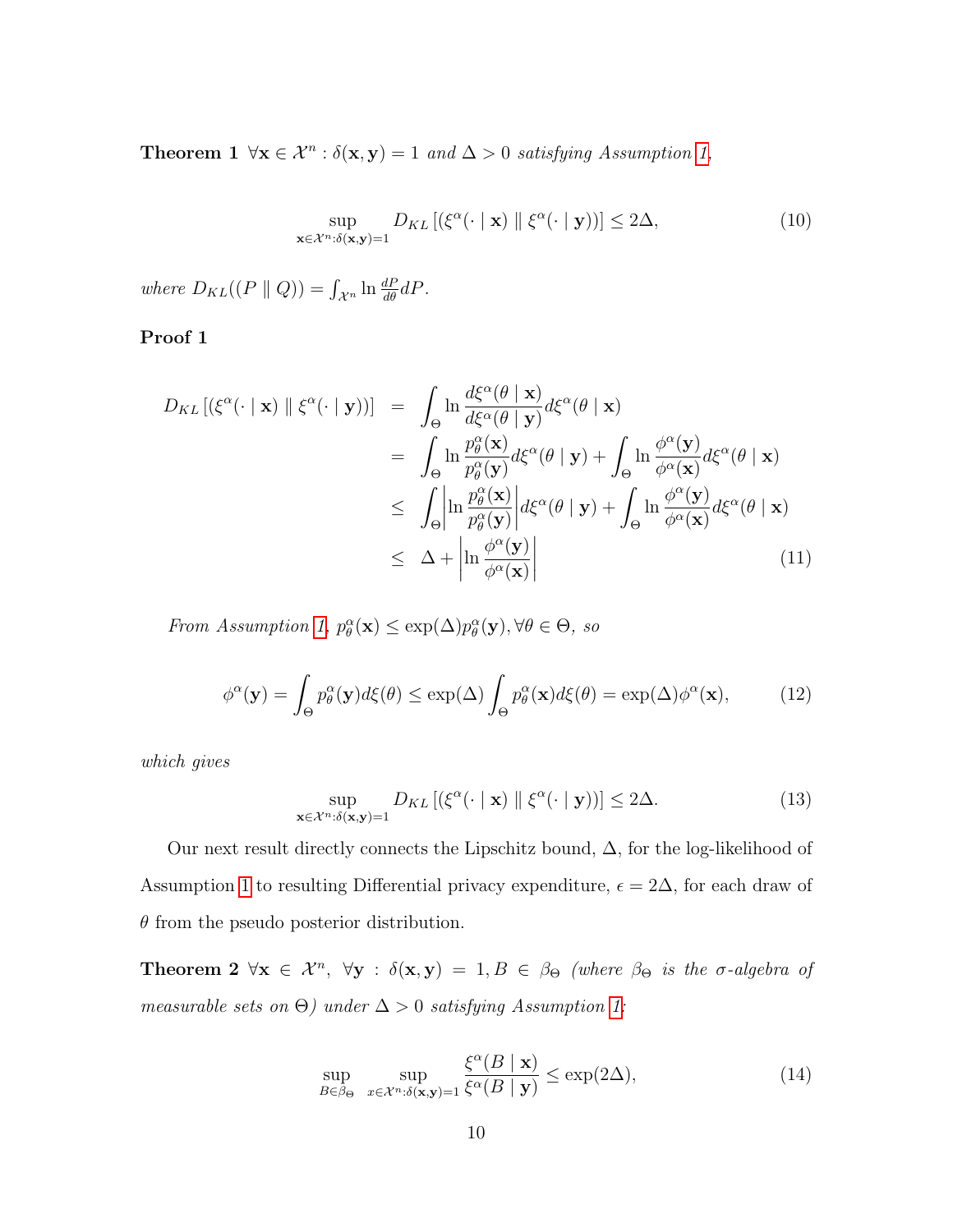*i.e.* the pseudo posterior  $\xi^{\alpha}(\cdot | \mathbf{x})$  is  $2\Delta - DP$ .

**Proof 2** From Assumption [1,](#page-8-0)  $\frac{p_\theta^{\alpha}(\mathbf{x})}{n^{\alpha}(\mathbf{x})}$  $\frac{p_{\theta}^{\alpha}(\mathbf{x})}{p_{\theta}^{\alpha}(\mathbf{y})} \leq \exp(\Delta)$ . From Theorem [1,](#page-8-1) we show  $\phi^{\alpha}(\mathbf{y}) \leq$  $\exp(\Delta)\phi^{\alpha}(\mathbf{x})$ . Then,  $\forall \mathbf{x} \in \mathcal{X}^n$ ,

$$
\xi^{\alpha}(B \mid \mathbf{x}) = \frac{\int_{B} \frac{p_{\theta}^{\alpha}(\mathbf{x})}{p_{\theta}^{\alpha}(\mathbf{y})} p_{\theta}^{\alpha}(\mathbf{x}) d\xi(\theta)}{\phi^{\alpha}(\mathbf{y})} \cdot \frac{\phi^{\alpha}(\mathbf{y})}{\phi^{\alpha}(\mathbf{x})} \leq \exp(2\Delta) \xi^{\alpha}(B \mid \mathbf{y}).
$$
\n(15)

Our next result extends our Differential privacy guarantee from posterior draws of  $\theta$  for models that satisfy Assumption [1](#page-8-0) to draws of synthetic data,  $\mathbf{z} = (z_1, \ldots, z_k)$ , constructed from the model posterior predictive distribution, which is the focus for our pseudo posterior mechanism.

**Lemma 1** Suppose  $P^{\alpha}(Z \in C | \mathbf{x}) = \int P^{\alpha}(Z \in C | \theta, \mathbf{x}) d\xi^{\alpha}(\theta | \mathbf{x})$  is the pseudo posterior predictive probability mass for Z in set  $C \in \mathcal{A}^n$  (the  $\sigma-$  algebra of sets for  $\mathcal{X}^n$ ), constructed from our pseudo posterior model for  $\theta$  that satisfies Differential privacy with expenditure,  $\epsilon$ . Let  $Z = (Z_1, \ldots, Z_k)$  be k independent draws from  $P^{\alpha}(Z \in C \mid \mathbf{x})$ . This defines a mechanism for Z that satisfies Differential privacy for any  $k \leq n$ .

### Proof 3

$$
P^{\alpha}(Z \in C \mid \mathbf{x}) = \int P^{\alpha}(Z \in C \mid \mathbf{x}, \theta) d\xi^{\alpha}(\theta \mid \mathbf{x})
$$
  
\n
$$
= \int P^{\alpha}(Z \in C \mid \theta) d\xi^{\alpha}(\theta \mid \mathbf{x})
$$
  
\n
$$
= \int P^{\alpha}(Z \in C \mid \theta) \frac{d\xi^{\alpha}(\theta \mid \mathbf{x})}{d\xi^{\alpha}(\theta \mid \mathbf{y})} d\xi^{\alpha}(\theta \mid \mathbf{y})
$$
  
\n
$$
\leq e^{\epsilon} \int P^{\alpha}(Z \in C \mid \theta) d\xi^{\alpha}(\theta \mid \mathbf{y})
$$
  
\n
$$
= e^{\epsilon} P^{\alpha}(Z \in C \mid \mathbf{y}). \tag{16}
$$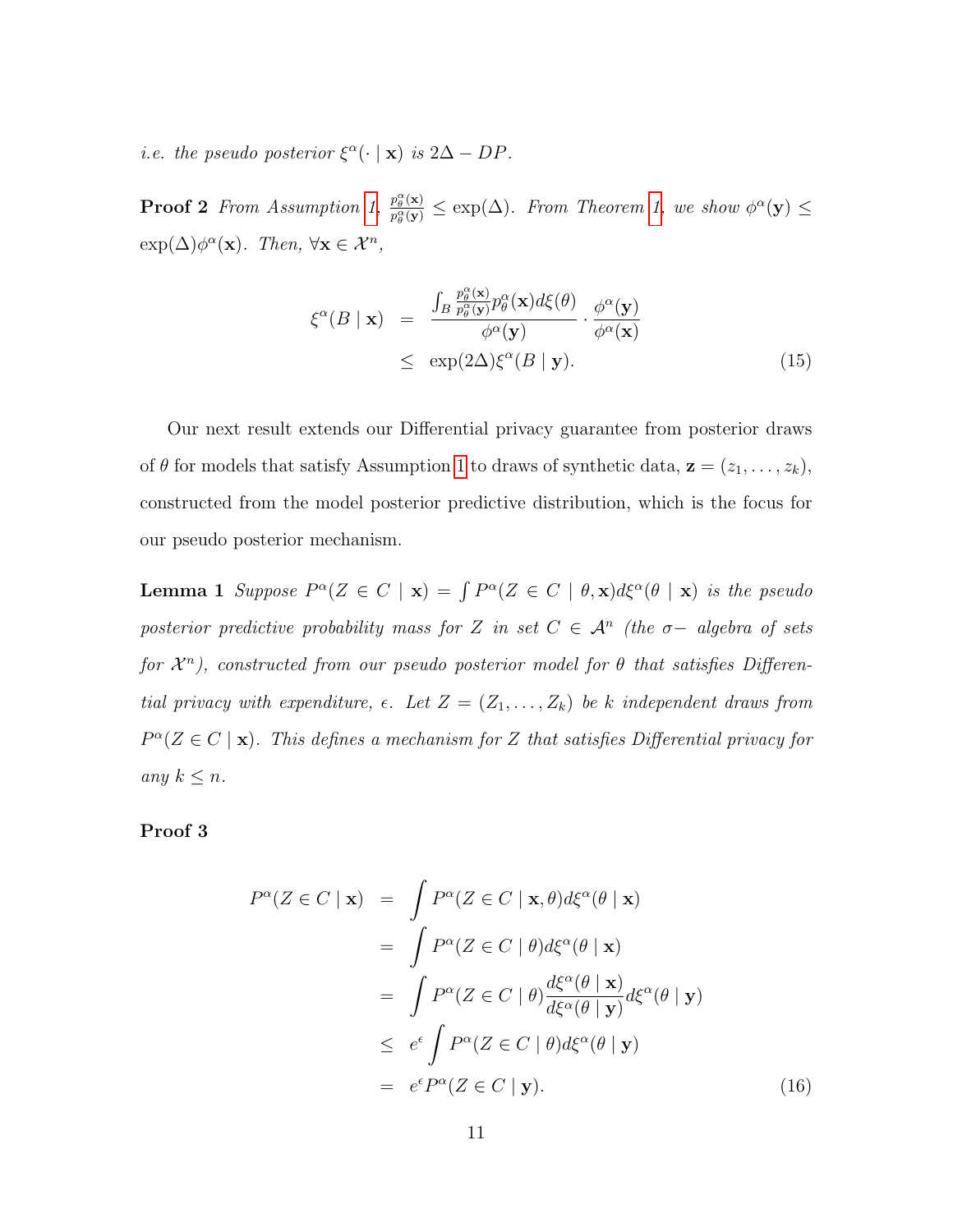Theorem [2,](#page-9-0) to follow, establishes a *global* supremum over the space of databases,  $x \in \mathcal{X}^n$ . In practice, we compute the Lipschitz bound specified in Assumption [1,](#page-8-0) locally, for our dataset, but we seek a privacy result that is global over the space of databases. We, next, specify two mild assumptions under which our local privacy result at the observed, x, contracts on the global privacy result specified in Theorem [2.](#page-9-0)

### <span id="page-11-1"></span>Assumption 2 (Exchangeability)

The sequence,  $X_1, \ldots, X_n$ , are independently and exchangeably drawn,

$$
(X_1, \ldots, X_n) \stackrel{\text{ind}}{\sim} \mathbb{P}_n. \tag{17}
$$

This assumption says the joint distribution for  $(X_1, \ldots, X_n)$  does not depend on their ordering, such that if  $\pi(1), \ldots, \pi(n)$  denotes a permutation of the integers, then  $(X_1,\ldots,X_n) \stackrel{d}{=} (X_{\pi(1)},\ldots,X_{\pi(n)})$ . We use this assumption to guarantee that  $\mathbf{P}_n \to$ P, almost surely, where P denotes the true marginal distribution of  $(X_1, \ldots, X_n)$  for n sufficiently large. Our next assumption restricts the class of distributions to those which are continuous with respect to the Lebesgue measure, which is appropriate for  $\mathcal{X}^n = \mathbb{R}^n$ .

#### <span id="page-11-0"></span>Assumption 3 (Lebesgue Measureability)

Let  $(\mathbb{R}^n, \beta, P)$  be the measure space for  $(X_1, \ldots, X_n)$  with joint distribution, P.

$$
P(A) = \int_{A} g \ d\mu,\tag{18}
$$

where  $\mu$  denotes the Lebesque measure on all disjoint open and closed intervals (in a product space) for all  $A \in \mathcal{B}$ .

This assumption is used to transition from a privacy result specific to a local dataset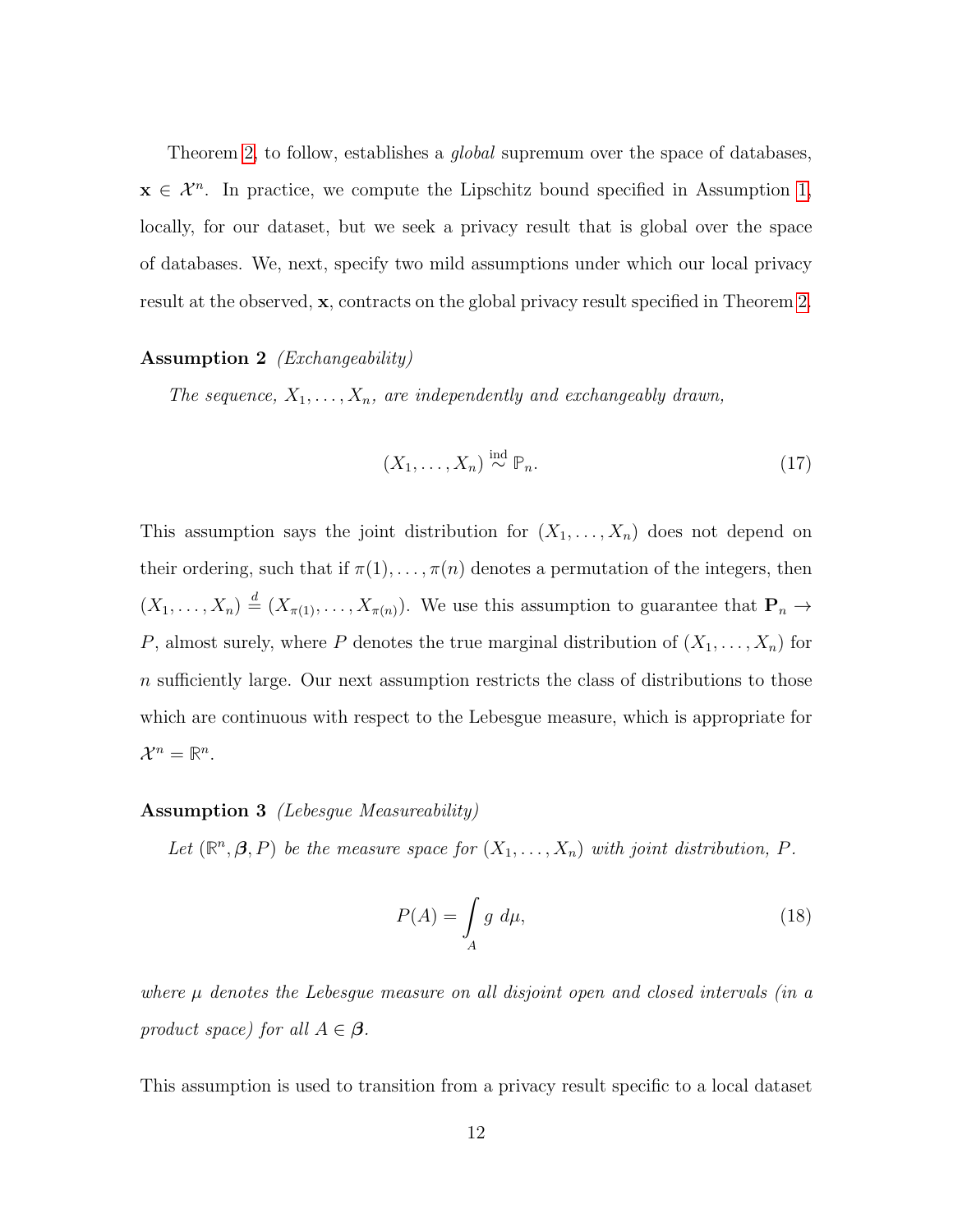to a result that is global for n sufficiently large. We tailor Assumption [3](#page-11-0) to our income data, which are continuous on the real line, though a similar assumption may be used for other data types (e.g., such as the absolute continuity of  $P$  with respect to a counting measure,  $\mu$ , on  $\mathbb{N}$ ).

### <span id="page-12-0"></span>Assumption 4 (Continuity)

Density, g, specified in Assumption [3,](#page-11-0) is everywhere (on its support) differentiable,

$$
\sup_{\mathbf{x}} |g'(\mathbf{x})| < \infty,\tag{19}
$$

where  $g'(\mathbf{x}) = dg/d\mathbf{x}$ .

This assumption bounds the log likelihood over our observed **x**.

**Theorem [3](#page-11-0)** Suppose Assumptions [2](#page-11-1) and 3 for our local realization,  $\mathbf{x} = (x_1, \ldots, x_n)$ and suppose the following local result:

$$
\sup_{B \in \beta_{\Theta}} \sup_{\delta(\mathbf{x}, \mathbf{y}) = 1} \frac{\xi^{\alpha}(B \mid \mathbf{x})}{\xi^{\alpha}(B \mid \mathbf{y})} \le \exp(2\Delta)
$$
\n(20)

$$
D(\mathbf{x}) \le \exp(2\Delta) \tag{21}
$$

Then for n sufficiently large,

$$
D(\mathbf{x}) \to \sup_{\mathbf{x} \in \mathcal{X}^n} D(\mathbf{x}) \le \exp(2\Delta), \, a.s. - P. \tag{22}
$$

That is, if a local result exists for our observed database (where  $\Delta < \infty$ ), it contracts on the global result over the space of databases.

**Proof 4** From Assumption [2,](#page-11-1) [Berti and Rigo](#page-28-1) [\(1997\)](#page-28-1) guarantee that the empirical cdf,  $\mathbb{F}_n(c) \to F(c)$ , pointwise, by an extension of the Glivenko-Cantelli theorem to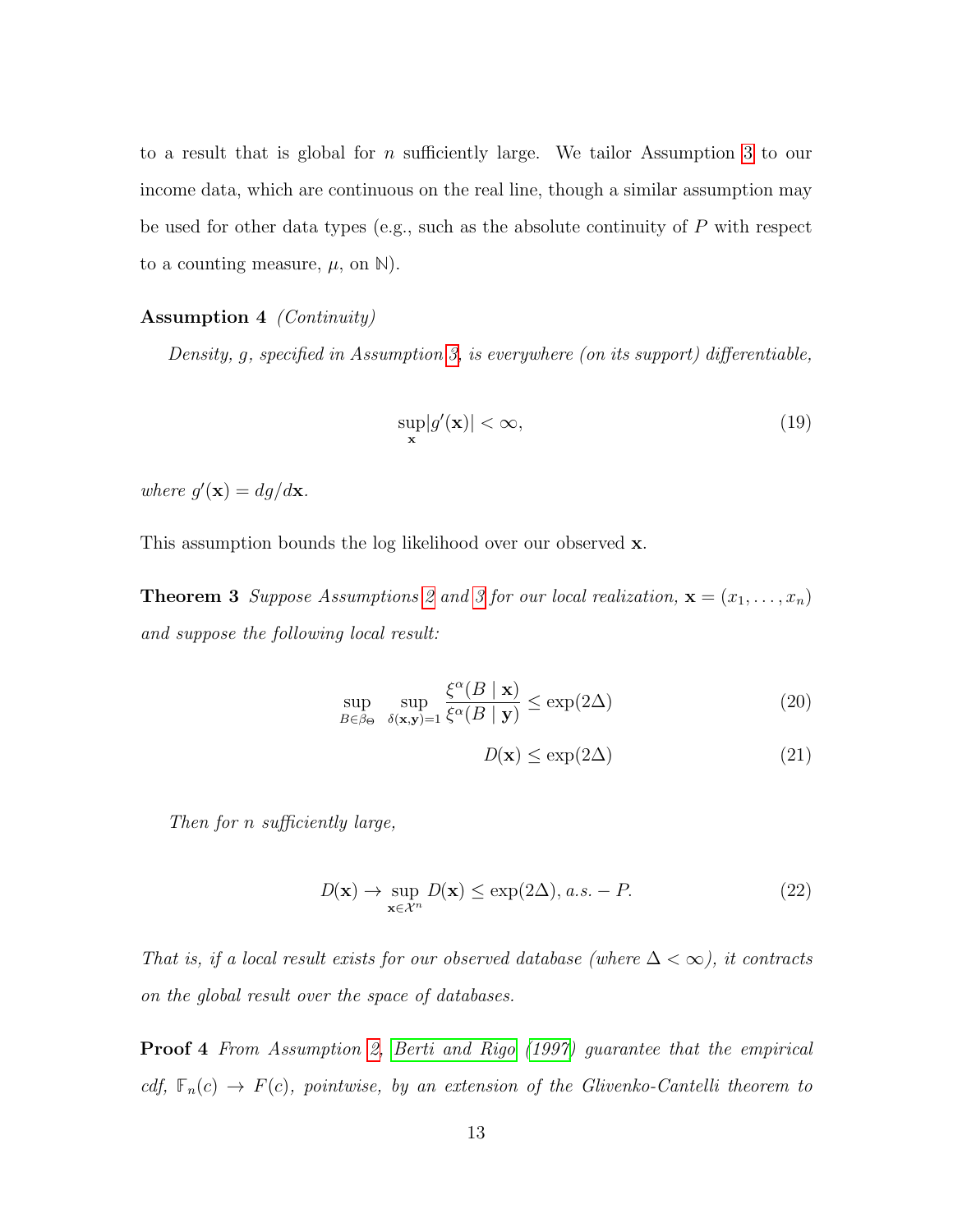exchangeable random sequences, at a rate of  $\mathcal{O}(n^{-\frac{1}{2}})$ , which guarantees  $\mathbb{P}_n \to P$ . Contraction of the marginal distribution for  $(X_1, \ldots, X_n) \stackrel{\text{ind}}{\sim} P$ , along with Assumption  $3$  that  $P$  is dominated by a Lebesgue measure, guarantees that for n sufficiently large our observed local database, x, includes all sets,  $B \in \mathcal{B}$ . Our observed database values include all sets with the result that the supremum over all  $\mathbf{y} : \delta(\mathbf{x}, \mathbf{y}) = 1$ , fixing our observed x contracts on the supremum over all  $x \stackrel{\text{ind}}{\sim} P$ . Yet, since  $x \stackrel{\text{ind}}{\sim} P$  is on a set of measure 0, then the supremum over all values,  $\mathbf{x} \stackrel{\text{ind}}{\sim} P$ , is equivalent to the supremum over all  $\mathbf{x} \in \mathcal{X}$ . This proves that a local result, if it exists, where  $\Delta < \infty$ , contracts on the global result of Theorem [2](#page-9-0) at  $\mathcal{O}(n^{-\frac{1}{2}})$ . We place no restrictions on the boundedness for values of  $(X_1, \ldots, X_n)$ , nor have we made any further assumptions about the boundedness of the log-likelihoods,  $\{f(x_i|\theta)\}\$ , to achieve our result.

This result does not guarantee the existence of a local result,  $\Delta < \infty$  for n sufficiently large, but does guarantee that a local result, if it exists, contracts on a global result at  $\mathcal{O}(n^{-\frac{1}{2}})$ . This theorem makes no assumptions about the boundedness of the loglikelihood and only requires very mild assumptions to guarantee contraction of the local privacy result. In practice, we generate a single Lipschitz bound from our observed database that ensures there is no additional leakage of information about the data that could occur if one were to calculate multiple local results, in combination or in a sequence, to achieve a global one.

This next lemma guarantees a Lipschitz bound for n sufficiently large under an assumption about the differentiability of the marginal density,  $g(x_1, \ldots, x_n)$ .

**Lemma 2** Suppose Assumptions [2,](#page-11-1) [3](#page-11-0) and [4](#page-12-0) for our local realization,  $\mathbf{x} = (x_1, \ldots, x_n)$ and further suppose the following local result:

$$
D(\mathbf{x}) \le \exp(2\Delta) \tag{23}
$$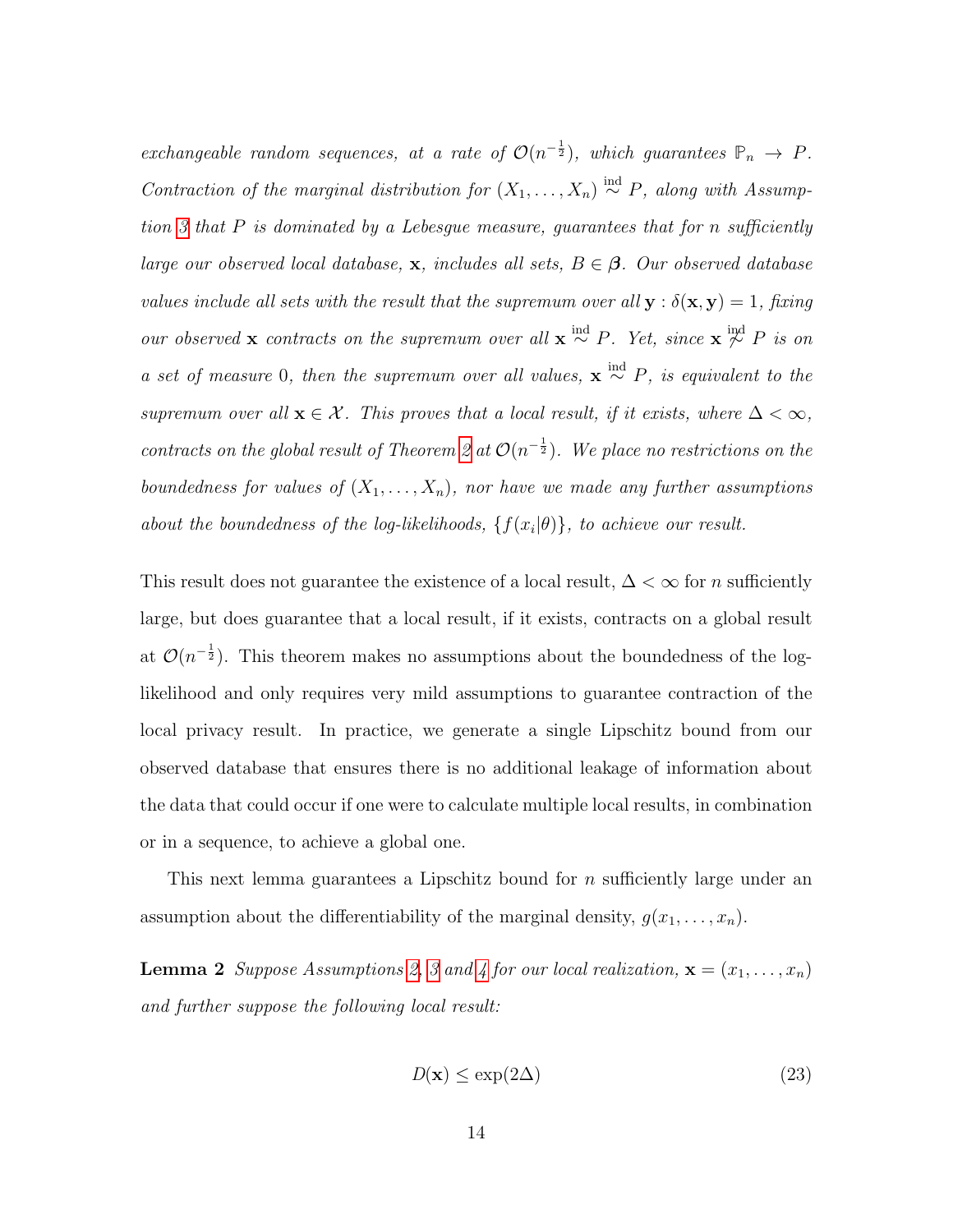For n sufficiently large,

$$
\Delta < \infty, a.s. - P. \tag{24}
$$

That is, a local result is guaranteed to exist for n sufficiently large.

**Proof 5** The log-likelihood ratio of Assumption [1](#page-8-0) reduces to  $f(x_i|\theta) = \log p(x_i|\theta)$ for each  $i \in (1, \ldots, n)$  under evaluation of all databases,  $\mathbf{y} : \delta(\mathbf{x}, \mathbf{y}) = 1$ , since we divide the full data likelihood by a leave-one-out likelihood. Therefore, achieving the  $\Delta$  bound for the log-likelihood ratios reduces to bounding the log-likelihood values for the individual data component contributions. Assumption [2](#page-11-1) provides the existence of the marginal density,  $g(x_1, \ldots, x_n)$  and de Finetti's theorem guarantees that g arises from,

$$
g(x_1,\ldots,x_n) = \int \prod_{i=1}^n p(x_i|\theta)\xi(d\theta)
$$
 (25a)

$$
= \int \exp\left[\sum_{i=1}^{n} \log p(x_i|\theta)\right] \xi(d\theta) \tag{25b}
$$

<span id="page-14-0"></span>
$$
\geq \exp\left[\int \sum_{i=1}^{n} f(x_i|\theta)\xi(d\theta)\right]
$$
\n(25c)

$$
= \exp\left[\sum_{i=1}^{n} \int f(x_i|\theta)\xi(d\theta)\right]
$$
\n(25d)

$$
= \exp\left[\sum_{i=1}^{n} \mathbb{E}_{\xi} f(x_i|\theta)\right],\tag{25e}
$$

where Equation [25c](#page-14-0) utilizes Jensen's inequality. De Finetti guarantees the existence of the generating likelihood,  $\prod_{i=1}^{n} p(x_i | \theta)$ , the integrability of the log likelihood contributions,  $f(x_i|\theta)$ ,  $i \in (1,\ldots,n)$ , over  $\theta \sim \xi(\theta)$ . Assumption [4](#page-12-0) guarantees that g is absolutely bounded over its support. Since we bound the likelihood contributions by g, from above, and g is absolutely bounded then so are the,  $\{\mathbb{E}_{\xi}f(x_i|\theta)\}_{i=1,\dots,n}$  for all  $\mathbf{x} \sim P$ .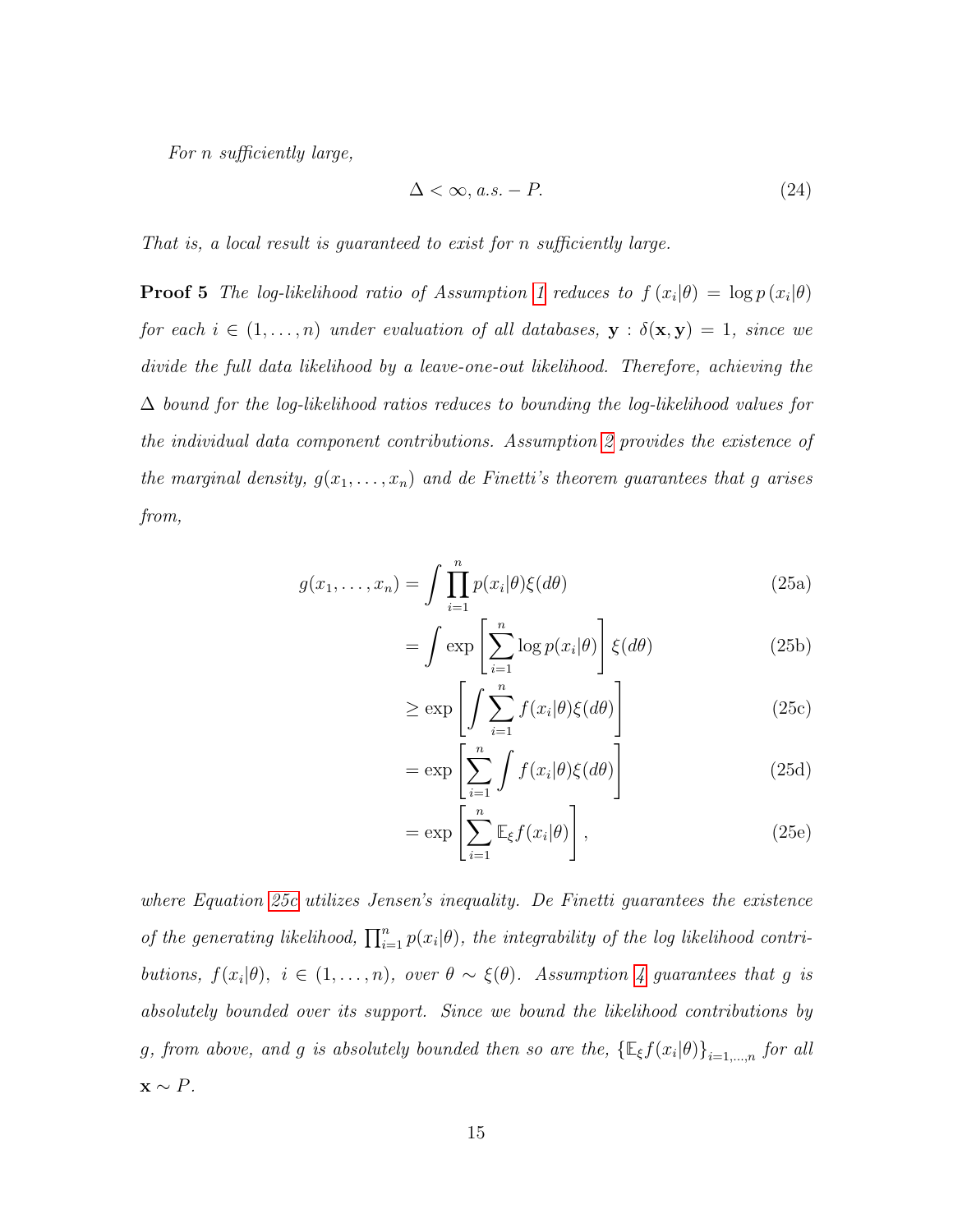# <span id="page-15-0"></span>3 Computation of Lipschitz Bound ∆ and Weights  $\alpha$

In this section, we describe the implementation details for our database of the Lipschitz bound  $\Delta$  and the formulation of vector weights  $\alpha$  in Section [3.1.](#page-15-1) In Section [3.2,](#page-16-0) we lay out the connection between the scalar-weighted pseudo posterior mechanism and the exponential mechanism, with a discussion of the implications on the data utility of Differentially private synthetic data generated under the two mechanisms.

### <span id="page-15-1"></span>3.1 Details of Computing  $\Delta$  and  $\alpha$

We proceed to describe the details of computing the Lipschitz bound,  $\Delta$ , of a given dataset. Let S be the number of MCMC draws for parameter  $\theta$ , and n be the number of records in the dataset.

Firstly, we compute an  $S \times 1$  vector of absolute value of log-likelihood ratios,  $\ell_i$ , for each record  $x_i$ , over S sampled values of  $\theta$  from the pseudo posterior distribution, leaving out the data value for record *i*,  $x_i$ . These computations produce an  $S \times n$ matrix, L, of log-likelihood values. Let  $L = [\ell \ell_1; ...; \ell \ell_S],$  where each  $\ell \ell_s$  is the  $n \times 1$ vector for the sth MCMC draw.

Secondly, we compute the maximum over the  $n \times 1$  vector of log-likelihood ratios,  $\ell\ell_s$ , for each  $\theta_s$ , giving an  $S \times 1$  vector,  $L_\theta$ . We take the  $q = 0.99$  quantile of this vector  $L_{\theta}$  and set it to the Lipschitz bound  $\Delta$ , and drop all draws,  $\theta_{s'}$  that produce an  $L_{s'} > \Delta$  to truncate our  $\theta$ . In our data application in the sequel, the truncated bound,  $\Delta$ , is little different than not truncating posterior draws of θ, though we do so because our utility is barely reduced and we demonstrate, in principle, that under numerical estimation of the distribution of  $\theta$  that its support may be truncated to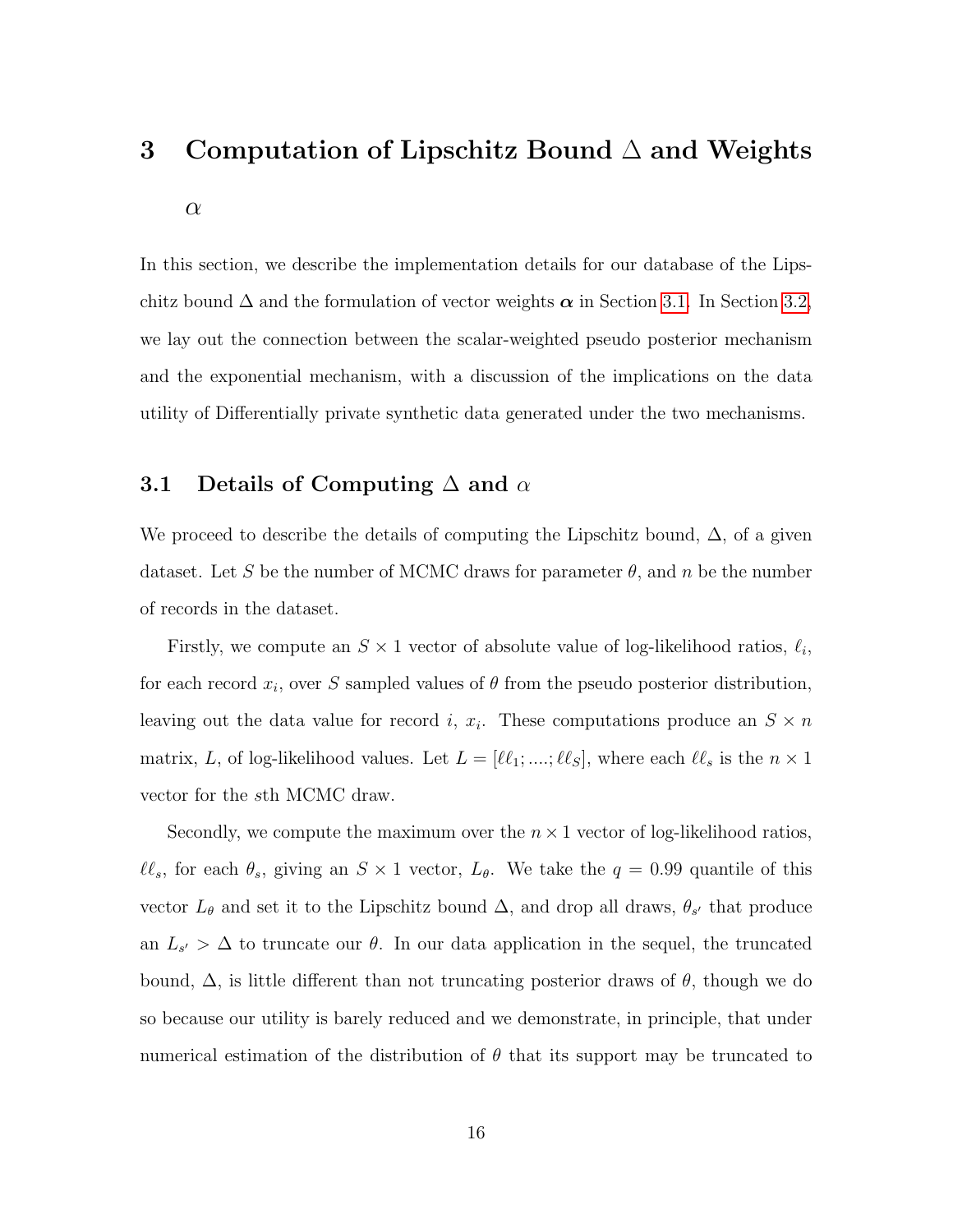achieve a bound as specified in Assumption [1,](#page-8-0) a possibility also discussed in ?.

Thirdly, we drop the applicable rows, s', from L to achieve  $L' = [\ell'_1, \ldots, \ell'_n]$ , with dimension  $S' \times n$  under dropping  $S - S'$  draws of  $\theta$ . Each  $\ell'_i$  is a truncated  $\theta$  vector for each record  $x_i$ . We take the maximum of each  $\ell'_i$ , which produces an  $n \times 1$  vector, where each  $\ell_i \in \mathbb{R}^+$  (the positive real line). We transform the  $n \times 1$  vector,  $\ell_i'$  to  $\tilde{\ell}_i$ using a linear transformation such that each  $\tilde{\ell}_i \in [0, 1]$  where values of  $\tilde{\ell}_i$  closer to  $1$ indicate higher risk (i.e. sensitivity).

Finally, we formulate by-record weights,  $\boldsymbol{\alpha} = (\alpha_1, \cdots, \alpha_n)$ ,

<span id="page-16-1"></span>
$$
\alpha_i = c \times (1 - \tilde{\ell}_i) + g,\tag{26}
$$

where c and g denote a scaling and a shift parameters, respectively, of the  $\alpha_i$  used to tune the risk-utility trade-off. As discussed in [Hu and Savitsky](#page-29-7) [\(2019b\)](#page-29-7), the scaling parameter c has a global effect while the shift parameter  $g$  has a local effect on the risk-utility trade-off. We will show in Section [4](#page-18-0) the effects of different configurations of c and g on the risk and utility profiles of the Differentially private synthetic dataset for the CE sample, generated under our proposed vector-weighted pseudo posterior mechanism.

# <span id="page-16-0"></span>3.2 Scalar-Weighted Pseudo Posterior Mechanism and the Exponential Mechanism

[Wasserman and Zhou](#page-30-0) [\(2010\)](#page-30-0); [Zhang et al.](#page-30-2) [\(2016\)](#page-30-2); [Snoke and Slavkovic](#page-30-1) [\(2018\)](#page-30-1) use the exponential mechanism to generate synthetic data with privacy guarantees from a non-private mechanism. Suppose we start with a non-private mechanism, such as an unweighted synthesizer in Equation [\(27\)](#page-17-0),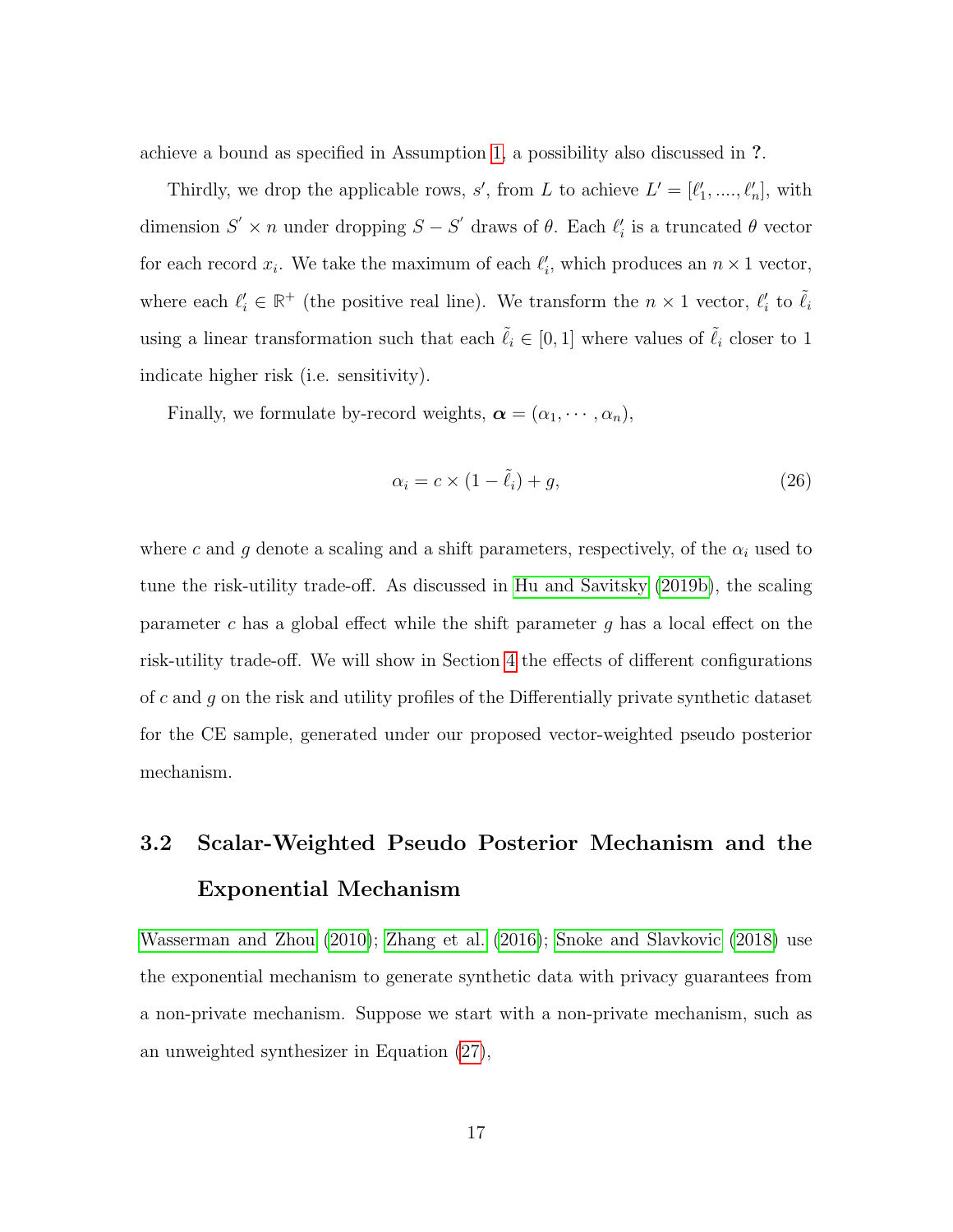<span id="page-17-0"></span>
$$
\xi(\theta \mid \mathbf{x}, \gamma) \propto \left[ \prod_{i=1}^{n} p(x_i \mid \theta) \right] \xi(\theta \mid \gamma).
$$
 (27)

Under our set-up that the log-likelihood function as the utility function, i.e.  $u(x, \theta) = \log \left( \prod_{i=1}^{n} p(x_i | \theta) \right)$ , the exponential mechanism generates private samples from

$$
\hat{\theta} \propto \exp\left(\frac{\epsilon \log\left(\prod_{i=1}^{n} p\left(x_i \mid \theta\right)\right)}{2\Delta}\right) \xi\left(\theta \mid \gamma\right),\tag{28}
$$

where the prior,  $\xi(\theta | \gamma)$ , is chosen as the "base" distribution as in [Zhang et al.](#page-30-2) [\(2016\)](#page-30-2) specified by [McSherry and Talwar](#page-29-5) [\(2007\)](#page-29-5) that ensures the exponential mechanism produces a proper density function. Furthermore,

<span id="page-17-1"></span>
$$
\exp\left(\frac{\epsilon \log\left(\prod_{i=1}^{n} p\left(x_{i} \mid \theta\right)\right)}{2\Delta}\right) \xi\left(\theta \mid \gamma\right) = \left(\exp\left(\log\left(\prod_{i=1}^{n} p\left(x_{i} \mid \theta\right)\right)\right)^{\frac{\epsilon}{2\Delta}} \xi\left(\theta \mid \gamma\right) \right) \n= \left(\prod_{i=1}^{n} p\left(x_{i} \mid \theta\right)\right)^{\frac{\epsilon}{2\Delta}} \xi\left(\theta \mid \gamma\right), \tag{29}
$$

which means that the exponential mechanism is equivalent to a risk-adjusted pseudo posterior synthesizer with scalar weight  $\frac{\epsilon}{2\Delta}$ , where  $\alpha_i = \frac{\epsilon}{2\Delta}$ ,  $\forall i \in (1, \ldots, n)$ .

There are important implications of the exponential mechanism reducing to a scalar-weighted pseudo posterior under use of the log-likelihood as the utility function. Using a scalar weight,  $\alpha_i = \frac{\epsilon}{2\Delta}$ ,  $\forall i \in (1, ..., n)$ , shown in Equation [\(29\)](#page-17-1), we expect a resulting lower utility for synthetic data draws under this mechanism than we do under our vector-weighted pseudo posterior shown in Equation [\(26\)](#page-16-1). The vectorweighted pseudo posterior is more surgical and concentrates the downweighting to more the high-risk records, whereas the exponential mechanism must downweight all records the same amount. Downweighting all records the same amount will be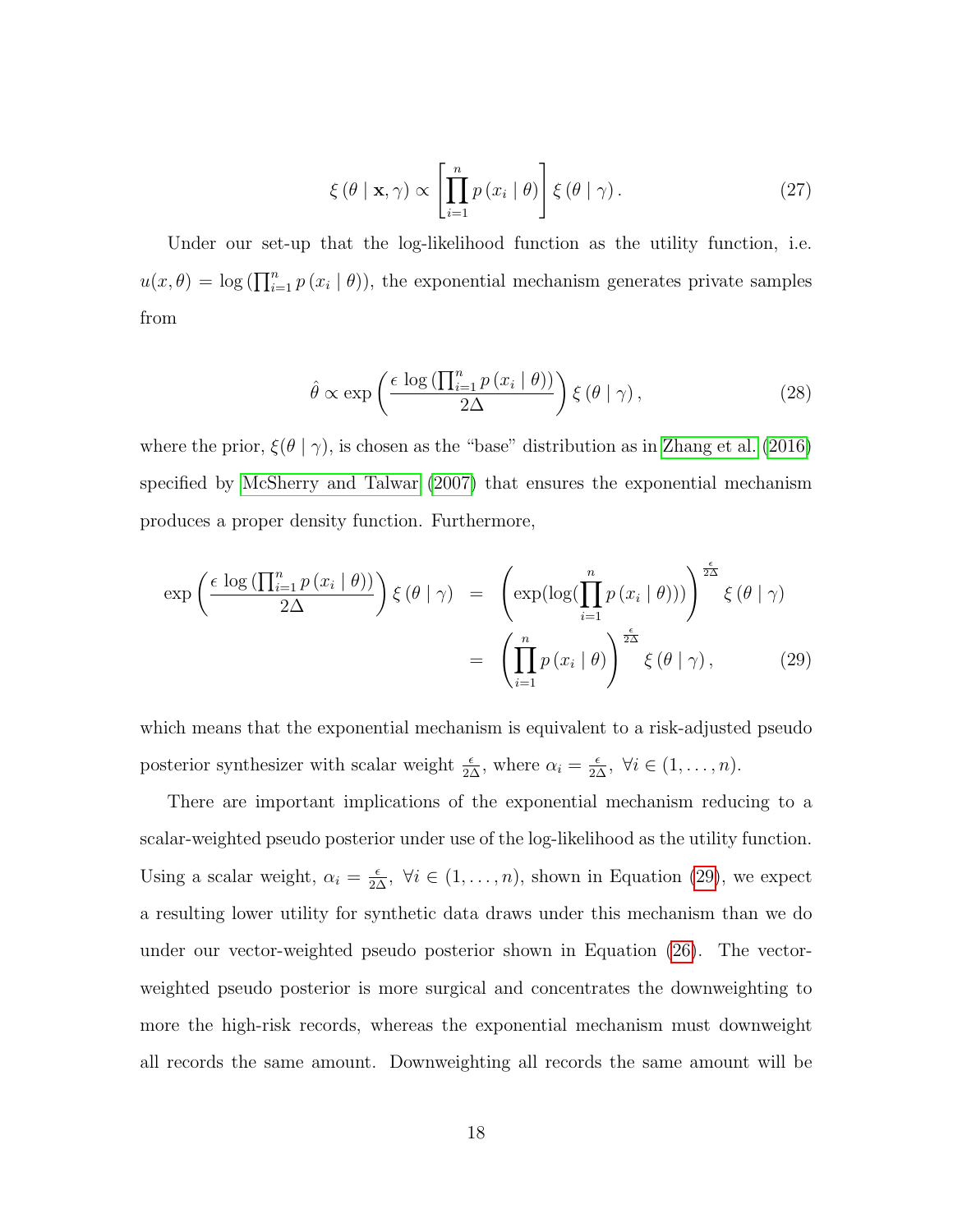conservative because the scalar weight is based on the worst case sensitivity over the entire database of records, which is required to achieve an  $\epsilon$  - privacy guarantee and parameter spaces and not tuned to the risk  $(\tilde{\ell}_i)$  of each record.

We see in Section [4](#page-18-0) the reduction in utility of the Differentially private synthetic dataset generated under the exponential mechanism, compared to that under our proposed vector-weighted pseudo posterior mechanism, for the CE sample for an equivalent privacy guarantee for both mechanisms.

## <span id="page-18-0"></span>4 Application to the CE sample

In this section, we first introduce the CE sample [4.1](#page-18-1) of consumer units (CU), where our goal is to synthesize family income, a highly skewed continuous variable, with a Differential privacy guaranteeo. In Section [4.2,](#page-21-0) we present risk and utility profiles of our Differentially private synthetic data drawn from our pseudo posterior mechanism and compares performances to the exponential mechanism (EM) and our unweighted synthesizer. Section [4.3](#page-25-0) showcases different scaling and shifting  $((c, g))$  configurations for vector weights in Equation [\(26\)](#page-16-1) to examine the risk-utility trade-offs with the purpose of providing the Bureau of Labor Statistics (BLS) options for selecting a configuration that matches to their policy.

### <span id="page-18-1"></span>4.1 The CE Sample and Unweighted Synthesizer

Our application of our pseudo posterior mechanism will focus on income data published by the Consumer Expenditure survey (CE), administered by the Bureau of Labor Statistics (BLS) with the purpose of publishing income and expenditure patterns indexed by geographic domains to support policy-making by State and Federal governments. The description of the CE sample included here closely follows that in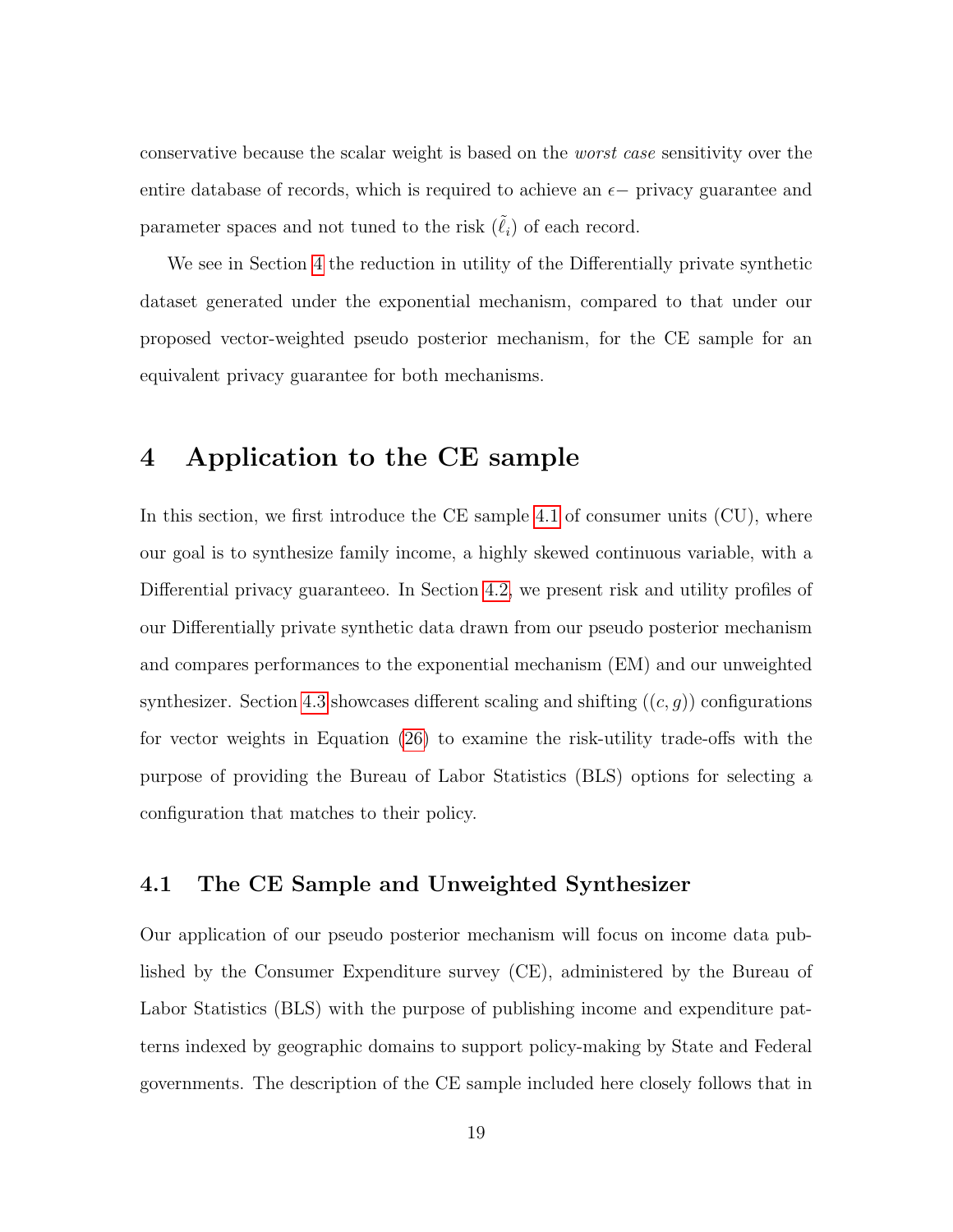[Hu and Savitsky](#page-29-7) [\(2019b\)](#page-29-7). The CE contain data on expenditures, income, and tax statistics about CUs across the U.S. The CE public-use microdata  $(PUMD)^1$  $(PUMD)^1$  is publicly available record-level data, published by the CE. The CE PUMD has undergone masking procedures to provide privacy protection of survey respondents. Notably, the family income variable, has undergone top-coding, a popular Statistical Disclosure Limitation (SDL) procedure which could result in reduced utility and insufficient privacy protection [\(An and Little, 2007;](#page-28-2) [Hu and Savitsky, 2019a\)](#page-29-6).

The CE sample in our application contains  $n = 6208$  CUs, coming from the 2017 1st quarter CE Interview Survey. It includes the family income variable, which is highly right-skewed and deemed sensitive; refer to Figure [1](#page-20-0) for its density plot. The CE sample also contains 10 categorical variables, listed in Table [1.](#page-20-1) These categorical variables are deemed insensitive, and used as predictors in building a flexible synthesizer for the synthesis of the sensitive family income variable.

<span id="page-19-0"></span><sup>1</sup>For for information about CE PUMD, visit <https://www.bls.gov/cex/pumd.htm>.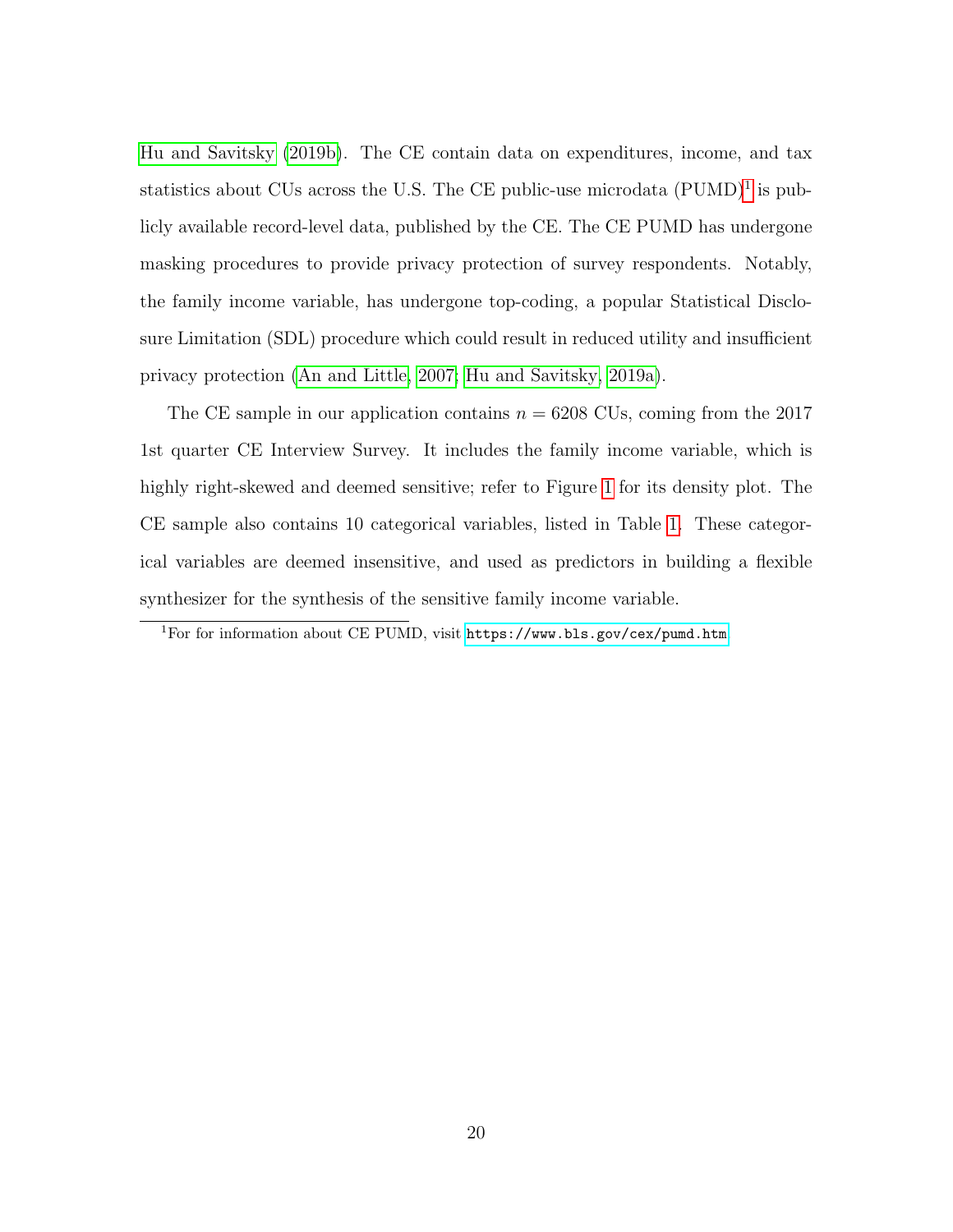<span id="page-20-0"></span>

Figure 1: Density plot of Family Income in the CE sample.

<span id="page-20-1"></span>Table 1: Variables used in the CE sample. Data taken from the 2017 Q1 Consumer Expenditure Surveys.

| Variable           | Description                                                  |
|--------------------|--------------------------------------------------------------|
| Gender             | Gender of the reference person; 2 categories                 |
| Age                | Age of the reference person; 5 categories                    |
| Education Level    | Education level of the reference person; 8 categories        |
| Region             | Region of the CU; 4 categories                               |
| Urban              | Urban status of the CU; 2 categories                         |
| Marital Status     | Marital status of the reference person; 5 categories         |
| Urban Type         | Urban area type of the CU; 3 categories                      |
| <b>CBSA</b>        | 2010 core-based statistical area (CBSA) status; 3 categories |
| <b>Family Size</b> | Size of the CU; 11 categories                                |
| Earner             | Earner status of the reference person; 2 categories          |
| Family Income      | Imputed and reported income before tax of the CU;            |
|                    | approximate range: $(-7K, 1,800K)$                           |

To generate partially synthetic datasets for the CE sample with synthetic family income, we use an unweighted, non-private synthesizer. The synthesizer is constructed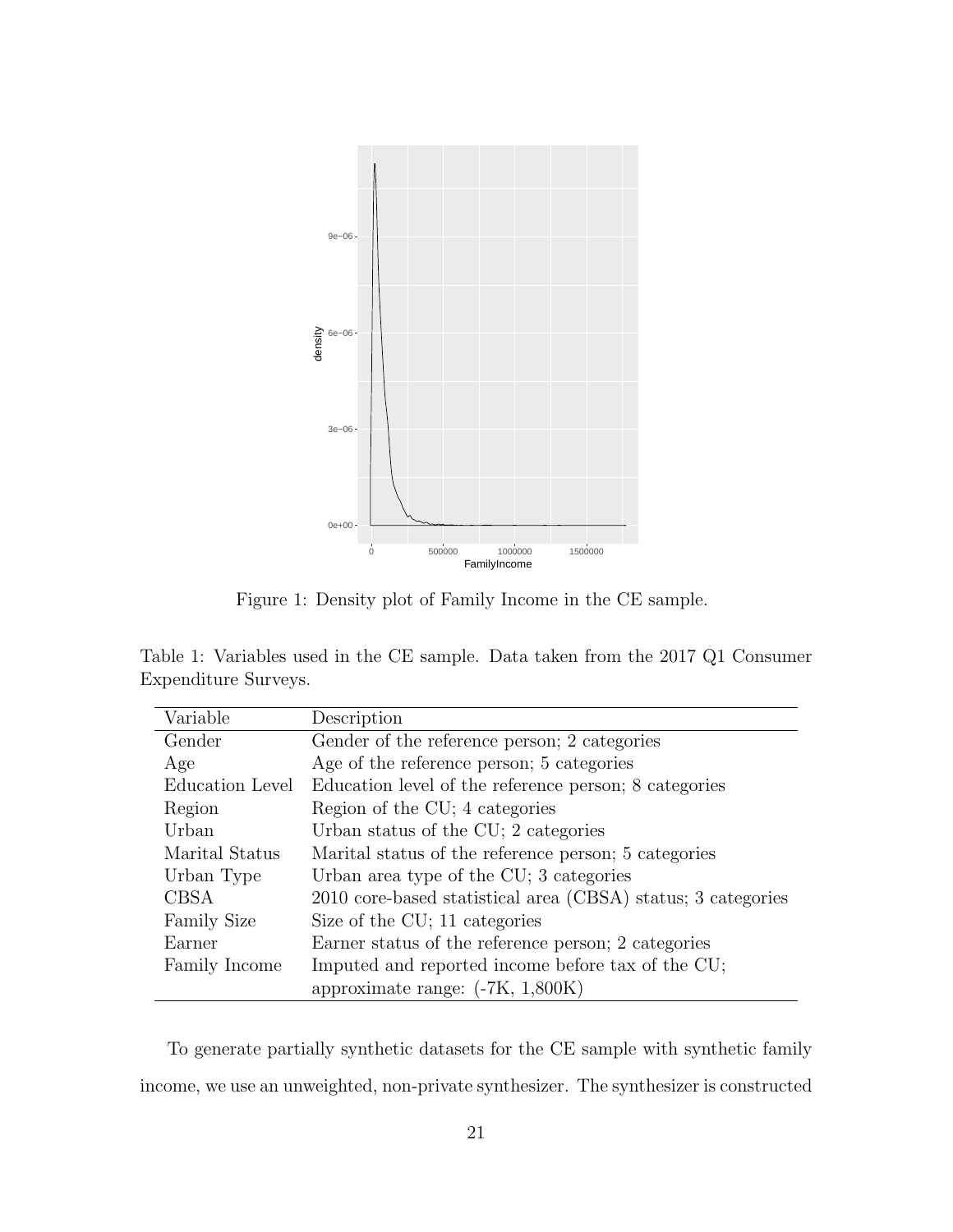as an over-determined finite mixture with the probabilities of assignment to each cluster that encourages sparsity in the number of populated clusters such our parametric model becomes arbitrarily close to the Dirichlet Process mixture in the limit of the maximum number of clusters,  $K$ . This finite mixture synthesizer has been shown to produce synthetic data with high utility, but probably unacceptable level of disclosure risk in previous work [\(Hu and Savitsky, 2019a,](#page-29-6)[b\)](#page-29-7). We leave the details of the synthesizer in the Appendix for brevity and direct interested readers to the aforementioned work for further information.

# <span id="page-21-0"></span>4.2 Differentially Private Risk and Utility Comparisons of Mechanisms

To generate synthetic data and compare results, we apply four synthesizers: 1) the unweighted, non-private synthesizer, labeled "Unweigthed"; 2) the private synthesizer under the pseudo posterior mechanism, labeled "DPweighted", with configuration  $(c, g) = (0.7, 0.0);$  3) the private synthesizer under the exponential mechanism, labeled "EMweighted", which is designed to privacy target,  $\epsilon$ , achieved by "DPweighted"; 4) and the weighted, though non-private pseudo posterior synthesizer proposed by [Hu and Savitsky](#page-29-7) [\(2019b\)](#page-29-7), labeled "Countweighted", that utilizes their method for measuring the by-record disclosure risk (based on an assumption about the behavior of an intruder). The labels are used throughout the remainder of this paper when presenting various risk and utility results.

We first look at the risk profiles of the four synthesizers. Figure [2](#page-22-0) plots the distributions of the Lipschitz bounds,  $\Delta_i$ 's, for the four synthesizers. For each synthesizer, we take the log-likelihood ratios over the posterior draws of  $\theta$  for each record i and then take the maximum that record. We find the maximum for each record and we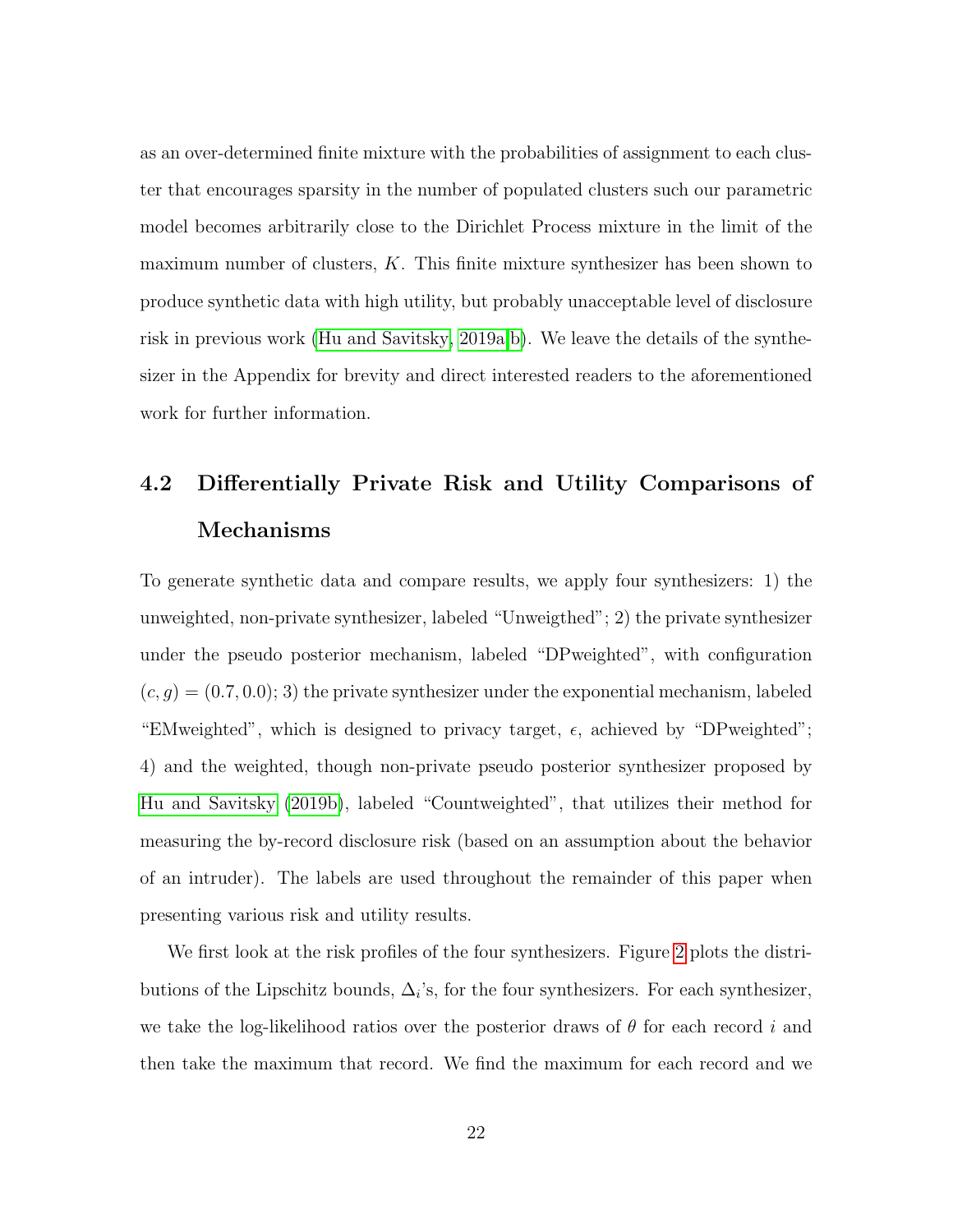obtain and plot a vector of Lipschitz bounds,  $(\Delta_i)$ , over the  $n = 6208$  records. The maximum value of the  $(\Delta_i)$  over all of the records is denoted as  $\Delta$ , the Lipschitz bound for the mechanism.

<span id="page-22-0"></span>

Figure 2: Violin plots of the distribution of the Lipschitz bounds,  $\Delta$ 's, for synthetic data generated the four synthesizers. The corresponding maximum  $\Delta$  values are:  $\Delta_{Unweighted} = 78.7, \Delta_{DP weighted} = 10.1, \Delta_{EMweighted} = 10.2, \Delta_{Countweighted} = 11.17.$ 

The "Unweighted", non-private synthesizer clearly has the highest maximum  $\Delta$  with  $\Delta_{Unweighted}$  = 78.7. The other non-private, "Countweighted" synthesizer achieves a much lower maximum  $\Delta$  with  $\Delta_{Countweighted} = 11.17$ . The large reduction in the Countweighted synthesizer owes to the correlation between by-record risks, where each is computed as the probability that the value for each target record is relatively isolated from that of other records used in the Countweighted synthesizer as compared our use of the by-record (Lipschitz) sensitivity of the log-likelihood ratio used for our DPweighted mechanism. The two private synthesizers both achieve even lower maximum  $\Delta$ :  $\Delta_{DP-weighted} = 10.1, \Delta_{EMweighted} = 10.2$ , indicating the best risk profiles. The EMweighted mechanism was estimated by setting the scalar with a target  $\epsilon = 2\Delta$ , the privacy guarantee (expenditure) achieved by our pseudo poste-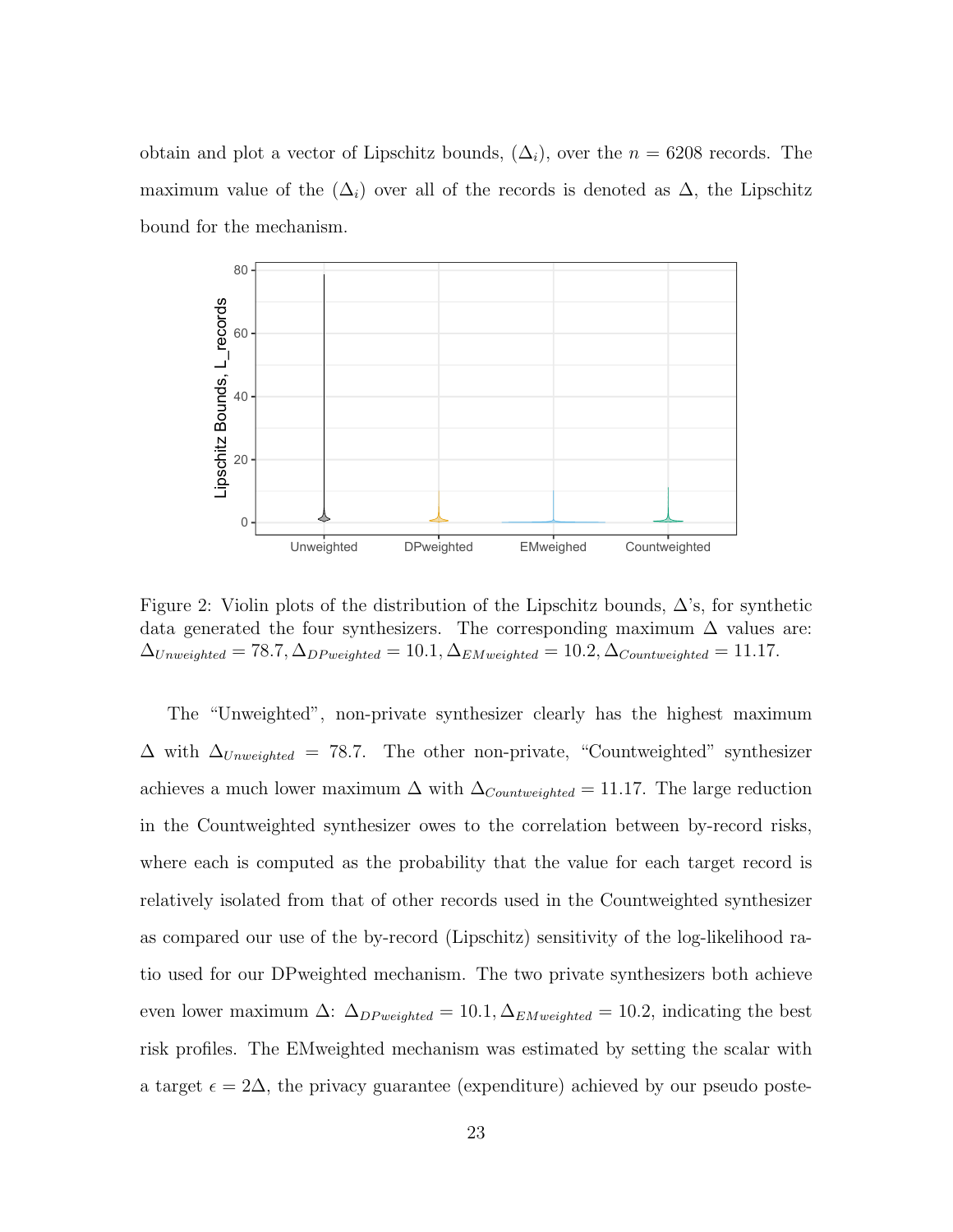rior mechanism. Our intent is to compare the utility performances between the two private mechanisms where each achieves an equivalent privacy guarantee. It bears mention that while the "DPweighted" under the pseudo posterior mechanism and the "EMweighted" under the exponential mechanism achieve similar maximum bounds, which governs the DP guarantee, the exponential mechanism tends to produce notably lower risk for most records than the pseudo posterior mechanism, evident in the flattened shape of the violin plot. The exponential mechanism sets the scalar weight based on the risk of the worst case records because the same level of downweighting must be applied to all records in contrast with the by-record weighting under of our pseudo posterior mechanism.

Figure [3](#page-24-0) and Figure [4](#page-24-1) show a collection of violin plots of the distribution (obtained from re-sampling) for the each of the mean and the 90th quantile statistics, respectively, estimated on the synthetic data generated under each of our synthesizers and also on the original, confidential data for comparison, labeled "Data". These figures allow us to compare the utility performances across our synthesizers by the examination of how well the real data distribution for each statistic is reproduced by the synthetic dataset for each of our synthesizers. For the synthesizers, a set of  $m = 20$  synthetic datasets were generated and the distribution for each statistic was estimated on each dataset (under re-sampling). The resulting barycenter of the individual distributions in the Wasserstein space of measures was computed using by averaging the quantiles over the  $m$  datasets [\(Srivastava et al., 2015\)](#page-30-3). Our privacy guarantees apply to each synthetic draw from our mechanism, so the total privacy expenditure is that for each dataset shown in Figure [2](#page-22-0) multiplied by  $m$ . We compute utilities over  $m = 20$  synthetic datasets for thoroughness, though the distribution of each statistic for a single synthetic dataset is very similar.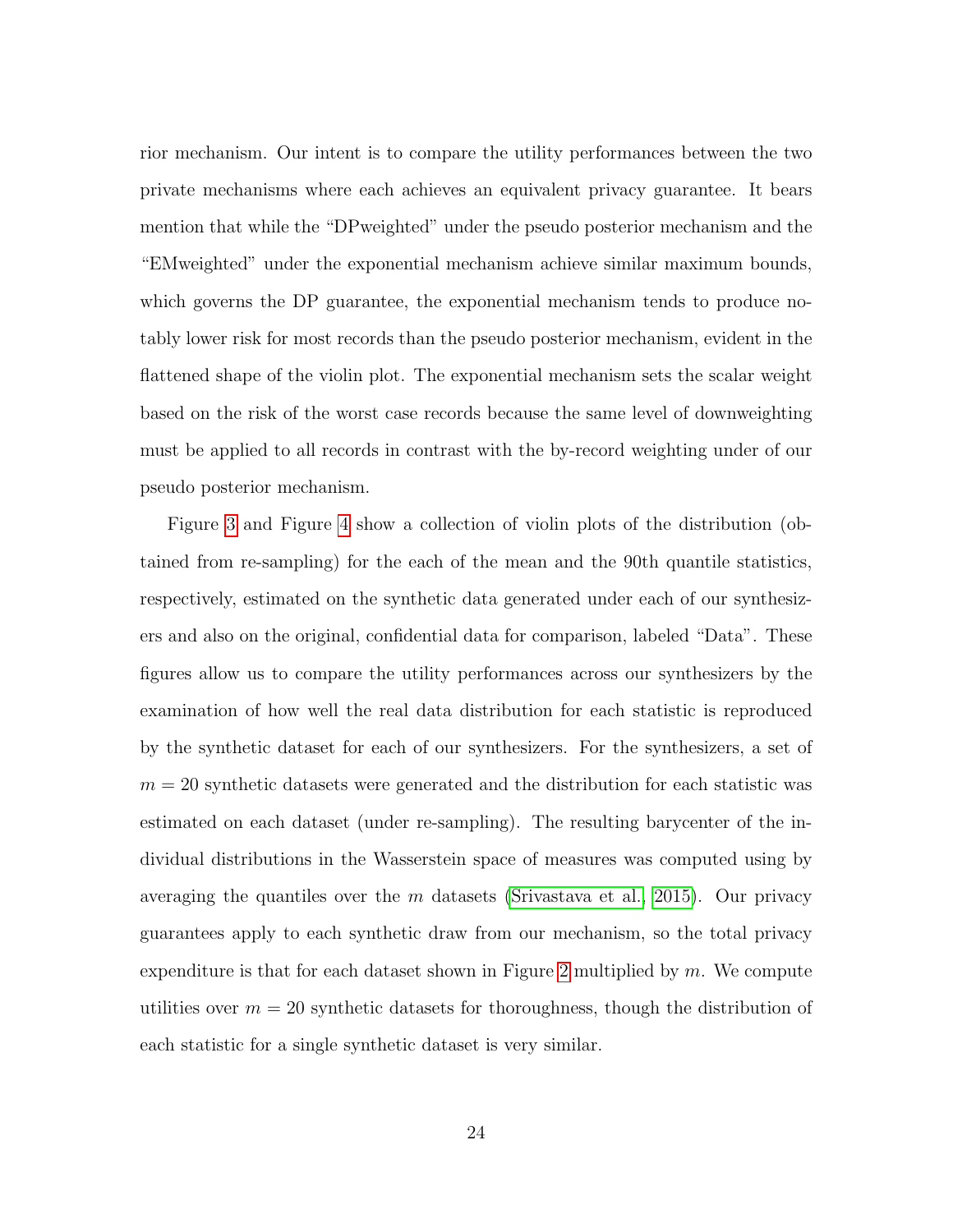<span id="page-24-0"></span>

Figure 3: Violin plots of the mean estimation of the confidential CE sample and the four synthesizers.

<span id="page-24-1"></span>

Figure 4: Violin plots of the 90th quantile estimation of the confidential CE sample and the four synthesizers.

Our "DPweighted" synthesizer under the pseudo posterior mechanism outperforms the other three in utility preservation. Firstly, especially evident in Figure [4,](#page-24-1) "DPweighted" under the pseudo posterior mechanism provides better estimates than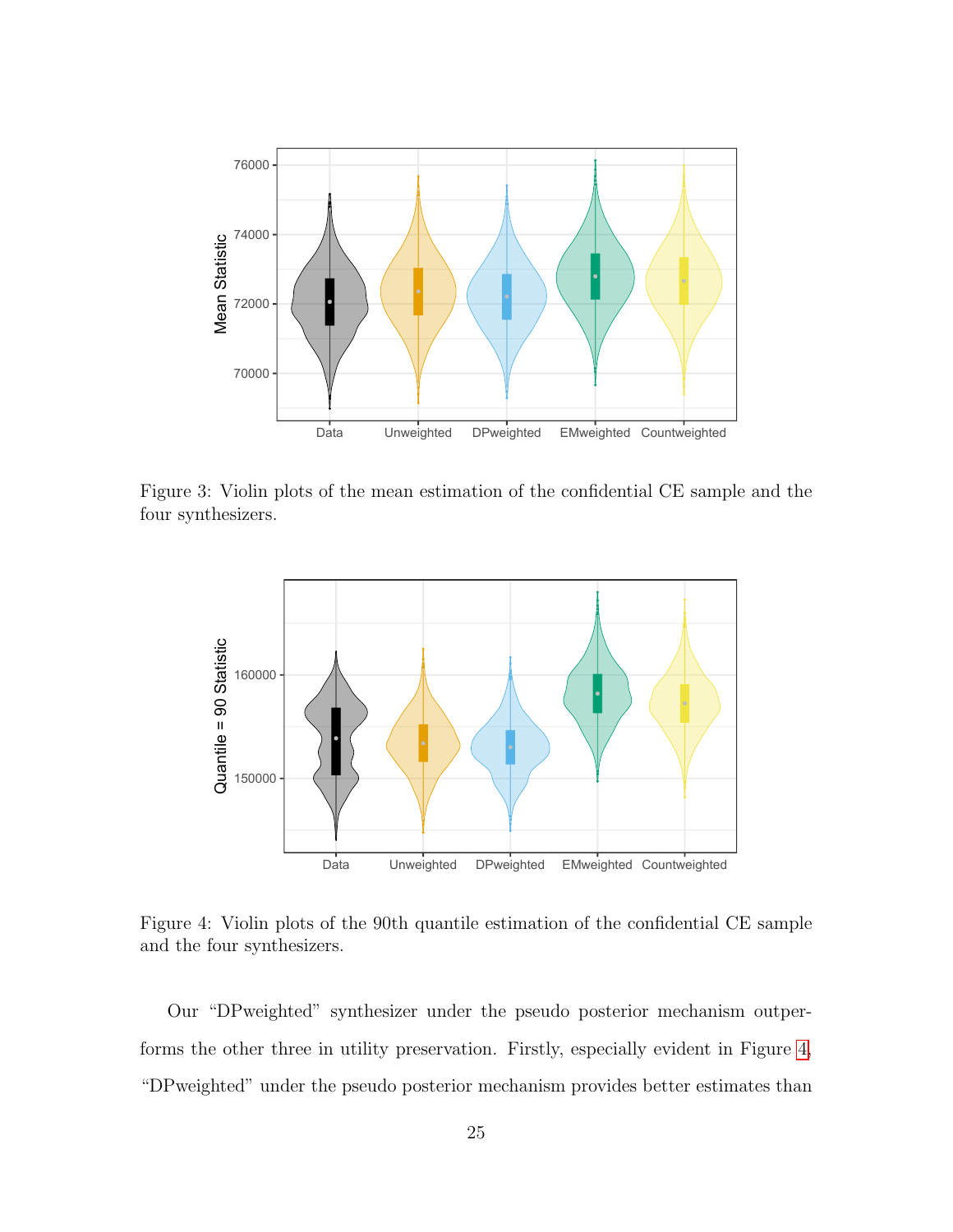"EMweighted" under the exponential mechanism. The clearly worse utility preservation of the exponential mechanism is exactly the cost we have discussed previously of setting the scalar weight applied to all records based on the highest risk records earlier discussed. Since both mechanisms achieve the same maximum Lipschitz bound  $\Delta$ , which governs the DP guarantee, these results indicate that the exponential mechanism has to compromise a large amount of the utility to achieve a similar DP guarantee compared to the pseudo posterior mechanism.

Secondly, while the non-private "Unweighted" synthesizer and our private "DPweighted" synthesizer provide equally good estimates for both the mean and the 90th quantile, the much greater maximum Lipschitz bound of the "Unweighted" synthesizer shown in Figure [2](#page-22-0) indicates a much worse balance of the utility-risk trade-off compared to our "DPweighted" synthesizer. The third and a minor point, is that the "Countweighted" synthesizer, albeit non-private, achieves only a slightly higher maximum Lipschitz bound compared to our private "DPweighted" synthesizer; however, its utility preservation is worse, especially evident in Figure [4](#page-24-1) for the 90th quantile estimation.

In summary, our private "DPweighted" synthesizer under the pseudo posterior mechanism outperforms the other three synthesizers to achieve a highly satisfactory risk-utility trade-off balance. We next explore different scaling and shift configurations of  $(c, g)$  and present their effects on the utility and risk of Differentially private synthetic datasets generated under the pseudo posterior mechanism.

### <span id="page-25-0"></span>4.3 Mapping DP Risk-utility tradeoff

We conclude by applying a scaling,  $c$ , and a shift,  $g$ , to the distribution of vector of weights from our pseudo posterior mechanism in order to enumerate of risk-utility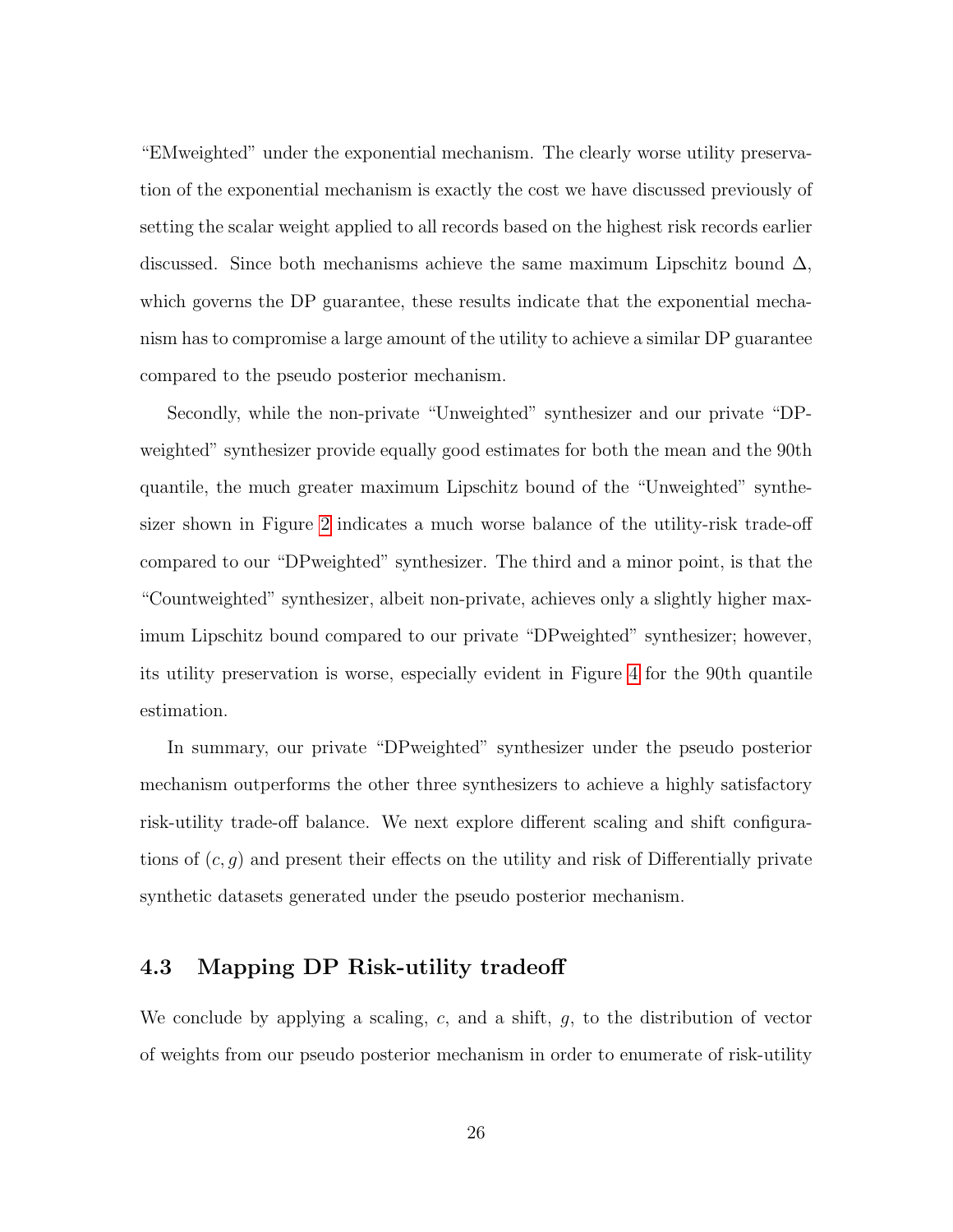settings for the purpose of allowing the Bureau of Labor Statistics (or, more generally, the owner of the closely-held private database) to discover the setting configuration that best represents their policy goal. We compare the risk-utility mapping produced by the pseudo posterior mechanism to that of the exponential mechanism, which we recall reduces to a scalar-weighted pseudo posterior under use of the log-likelihood as the utility measure. As discussed in [Hu and Savitsky](#page-29-7) [\(2019b\)](#page-29-7), applying a scaling constant,  $c < 1$ , will induce a compression in the distribution of the weights while apply a scaling  $g < 0$  will induce a downward shift in the distribution of the recordindexed weights. We apply the scaling and shifting in a manner that uses truncation to ensure each of the resulting weights are restricted to lie in (0, 1).

Each violin plot in Figure [5](#page-27-1) presents a distribution of the  $q = 90$  quantile for a synthetic dataset generated under a particular (scale, shift)  $((c, g))$  configuration. The sequence of plots from left-to-right are ordered from less scaling and shifting (with a relatively higher privacy expenditure) to more scaling and shifting (with a relatively lower privacy expenditure). The specific sensitivity values, *Delta*, associated with each configuration are shown in Table [2,](#page-27-2) where we recall that the associated privacy expenditure is  $\epsilon = 2\Delta$  $\epsilon = 2\Delta$  $\epsilon = 2\Delta$ . Table 2 demonstrates a halving of the DP expenditure over the range of configurations (though all are much less than the non-private, unweighted synthesizer). Figure [5](#page-27-1) demonstrates a much flatter or reduced deterioration of utility for the DPweighted, pseudo posterior mechanism as compared to the exponential mechanism (EMweighted). Such is not surprising due to the greater flexibility of the DPweighted formulation to concentrate downweighting to high risk records versus the application of a scalar weight based on the high risk records to all records under EMweighted.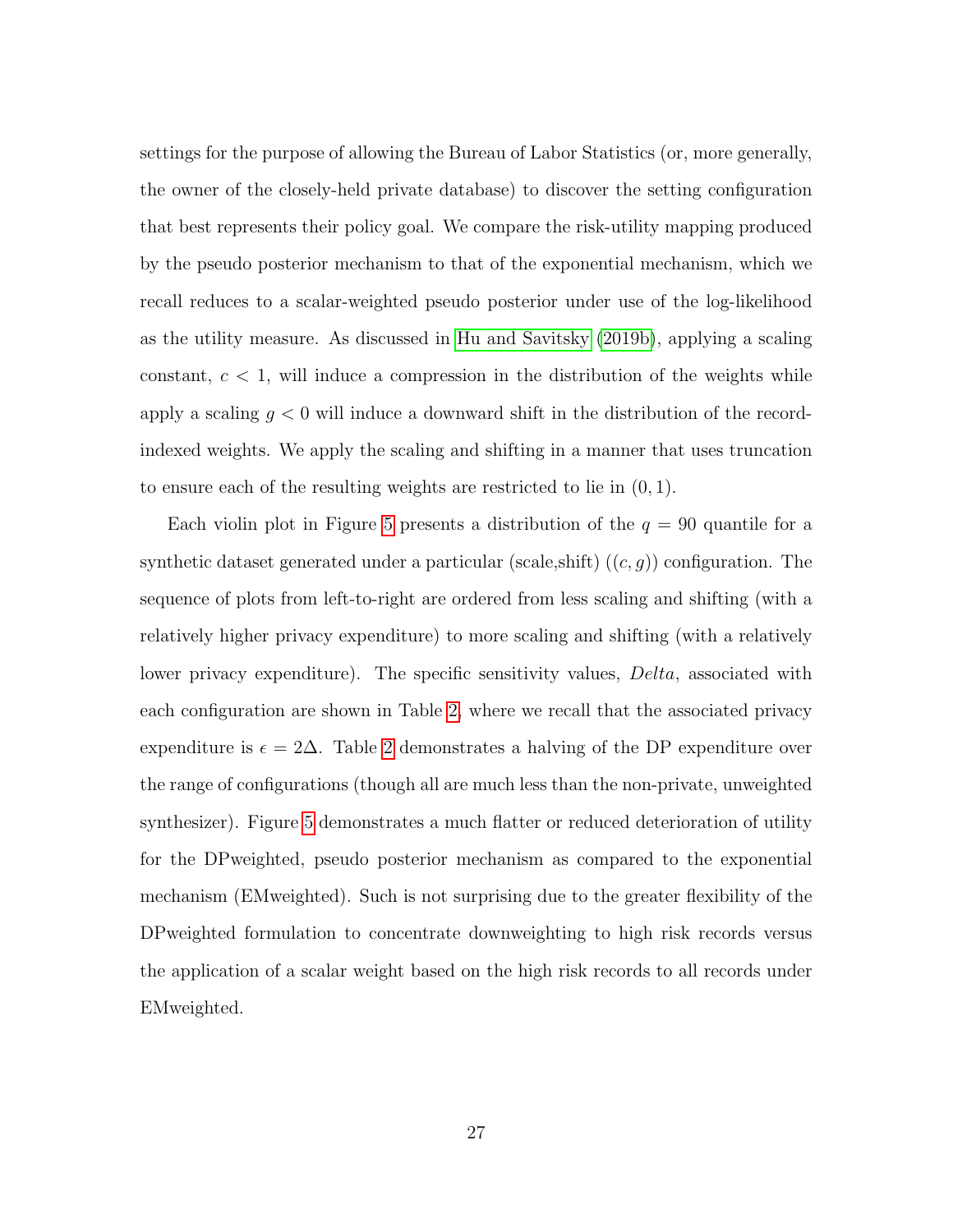<span id="page-27-1"></span>

Figure 5: Violin plots of the 90th quantile estimation of: 1) the confidential CE sample; 2) the unweighted, non-private synthesizer; and overlapping violin plots of the 90th quantile estimation of the synthesizer under the pseudo posterior mechanism compared to the synthesizer under the exponential mechanism with equivalent  $\Delta$  values, for the following  $(c, g)$  configurations: 3)  $(c, g) = (0.7, 0.0);$  4)  $(c, g) = (0.6, 0.0);$ 5)  $(c, g) = (0.6, -0.1);$  6)  $(c, g) = (0.5, 0.0);$  7)  $(c, g) = (0.5, -0.1).$ 

<span id="page-27-2"></span>Table 2: Table of values of the Lipchitz bound  $\Delta$ , of the synthesizer under the pseudo posterior mechanism, for a series of  $(c, g)$  configurations.  $\Delta_{Unweighted} = 78.7$ .

| (c, g)        | $\Delta$ value |
|---------------|----------------|
| (0.7, 0.0)    | 10.10          |
| (0.6, 0.0)    | 8.16           |
| $(0.6, -0.1)$ | 7.30           |
| (0.5, 0.0)    | 6.09           |
| $(0.5, -0.1)$ | 5.71           |

# <span id="page-27-0"></span>5 Conclusion

This paper adapts the vector-weighted pseudo posterior synthesizer as a mechanism that achieves markedly lower Differential privacy expenditures for a synthetic dataset in comparison to both the non-private, unweighted synthesizer, as well as under the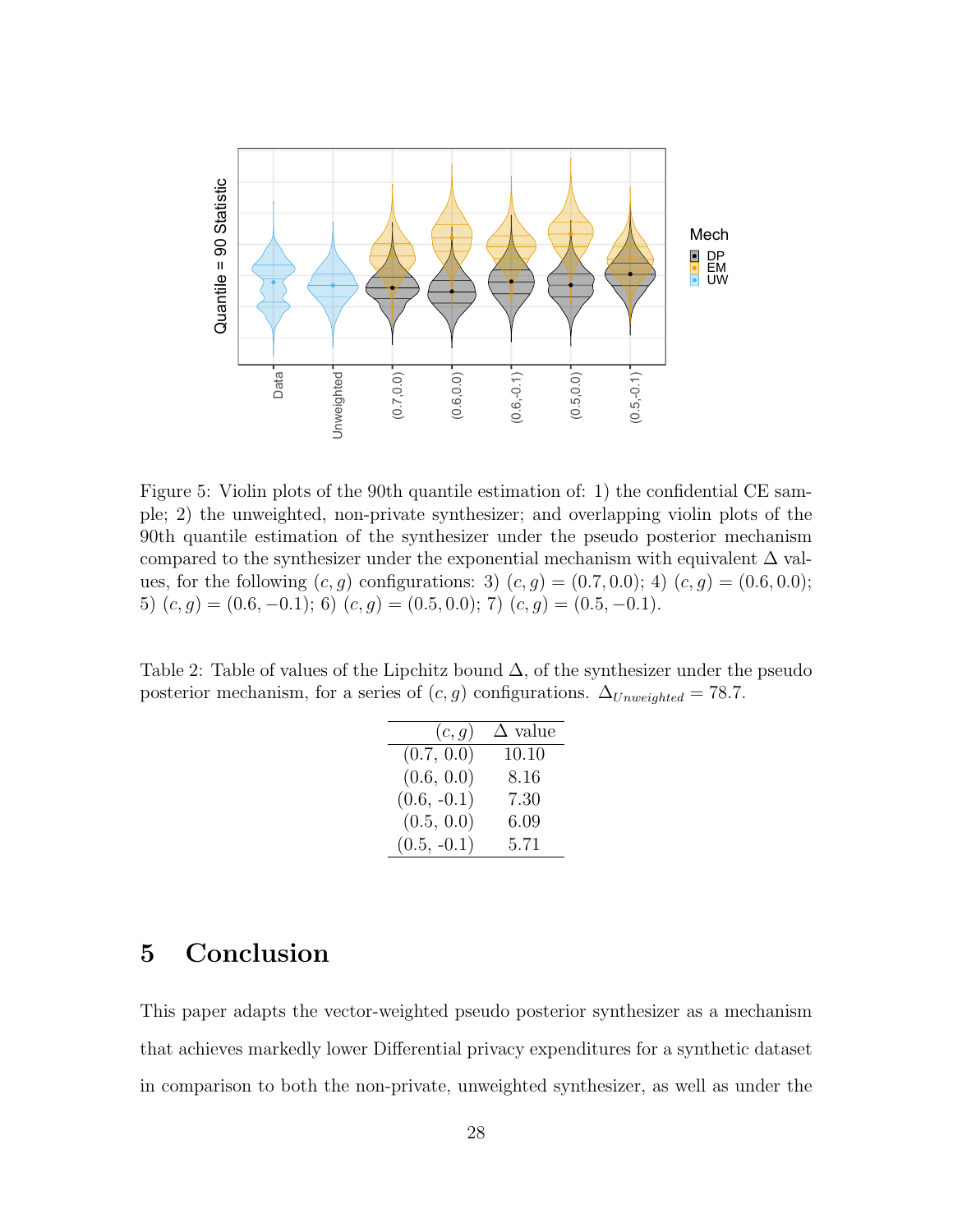exponential mechanism. We construct a specific definition for Differential privacy under our pseudo posterior mechanism. The construction for the pseudo posterior mechanism utilizes the log-likelihood to develop the Lipschitz bound, which we show in Section [2](#page-5-0) guarantees an  $\epsilon$  privacy expenditure. The absolute value of the loglikelihood ratios comparing all databases at a Hamming−1 distance from our local database reduces to the absolute values of individual data component likelihood contributions. While these log-likelihood ratios are not naturally bounded, we nevertheless specify mild conditions that restrict the smoothness of the marginal density over the database such that our local result is guaranteed to contract on a global result over the space of databases. Our pseudo posterior mechanism has the feature that it accommodates any synthesizer model formulated by the statistical agency and offers a simple weighting scheme that guarantees a Differential privacy result. The simple weighting allows the posterior sampling scheme devised for the non-private synthesizer to be utilized for synthesis with minor modification for the Differentially private pseudo posterior mechanism.

# References

- <span id="page-28-0"></span>Abowd, J. and Vilhuber, L. (2008) How protective are synthetic data? In Privacy in Statistical Databases (eds. J. Domingo-Ferrer and Y. Saygin), vol. 5262 of Lecture Notes in Computer Science, 239–246. Springer.
- <span id="page-28-2"></span>An, D. and Little, R. J. A. (2007) Multiple imputation: an alternative to top coding for statistical disclosure control. Journal of the Royal Statistical Society, Series A, 170, 923–940.
- <span id="page-28-1"></span>Berti, P. and Rigo, P. (1997) A Glivenko-Cantelli theorem for exchangeable random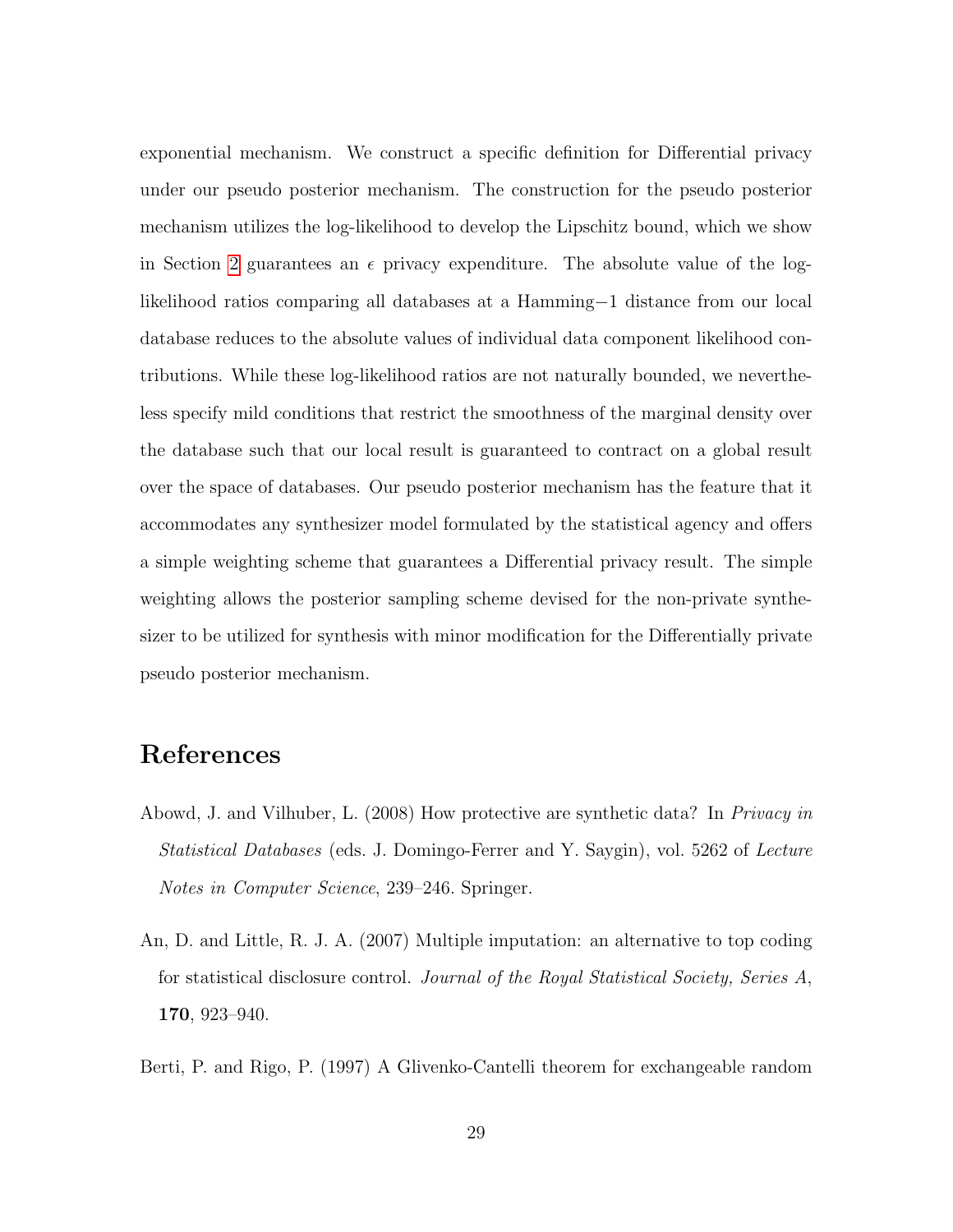variables. Statistics & Probability Letters, 32, 385-391. URL: [https://ideas.](https://ideas.repec.org/a/eee/stapro/v32y1997i4p385-391.html) [repec.org/a/eee/stapro/v32y1997i4p385-391.html](https://ideas.repec.org/a/eee/stapro/v32y1997i4p385-391.html).

- <span id="page-29-4"></span>Bowen, C. M. and Liu, F. (2016) Comparative study of differentially private data synthesis methods. arXiv:1602.01063.
- <span id="page-29-1"></span>Dimitrakakis, C., Nelson, B., Zhang, Z., Mitrokotsa, A. and Rubinstein, B. I. P. (2017) Differential privacy for bayesian inference through posterior sampling. J. Mach. Learn. Res., 18, 343–381.
- <span id="page-29-0"></span>Dwork, C., McSherry, F., Nissim, K. and Smith, A. (2006) Calibrating noise to sensitivity in private data analysis. In Proceedings of the Third Conference on Theory of Cryptography, TCC'06, 265–284.
- <span id="page-29-6"></span>Hu, J. and Savitsky, T. D. (2019a) Bayesian pseudo posterior synthesis for data privacy protection. arXiv:1901.06462.
- <span id="page-29-7"></span>— (2019b) Risk-efficient bayesian data synthesis for privacy protection. arXiv:1908.07639.
- <span id="page-29-2"></span>Machanavajjhala, A., Kifer, D., Abowd, J., Gehrke, J. and Vilhuber, L. (2008) Privacy: Theory meets practice on the map. In Proceedings of the 2008 IEEE 24th International Conference on Data Engineering, 277–286. IEEE Computer Society.
- <span id="page-29-3"></span>McClure, D. and Reiter, J. P. (2012) Differential privacy and statistical disclosure risk measures: An illustration with binary synthetic data. Transactions on Data Privacy, 5, 535–552.
- <span id="page-29-5"></span>McSherry, M. and Talwar, K. (2007) Mechanism design via differential privacy. In Proceedings of the 48th Annual IEEE Symposium on Foundations of Computer Science, 94–103.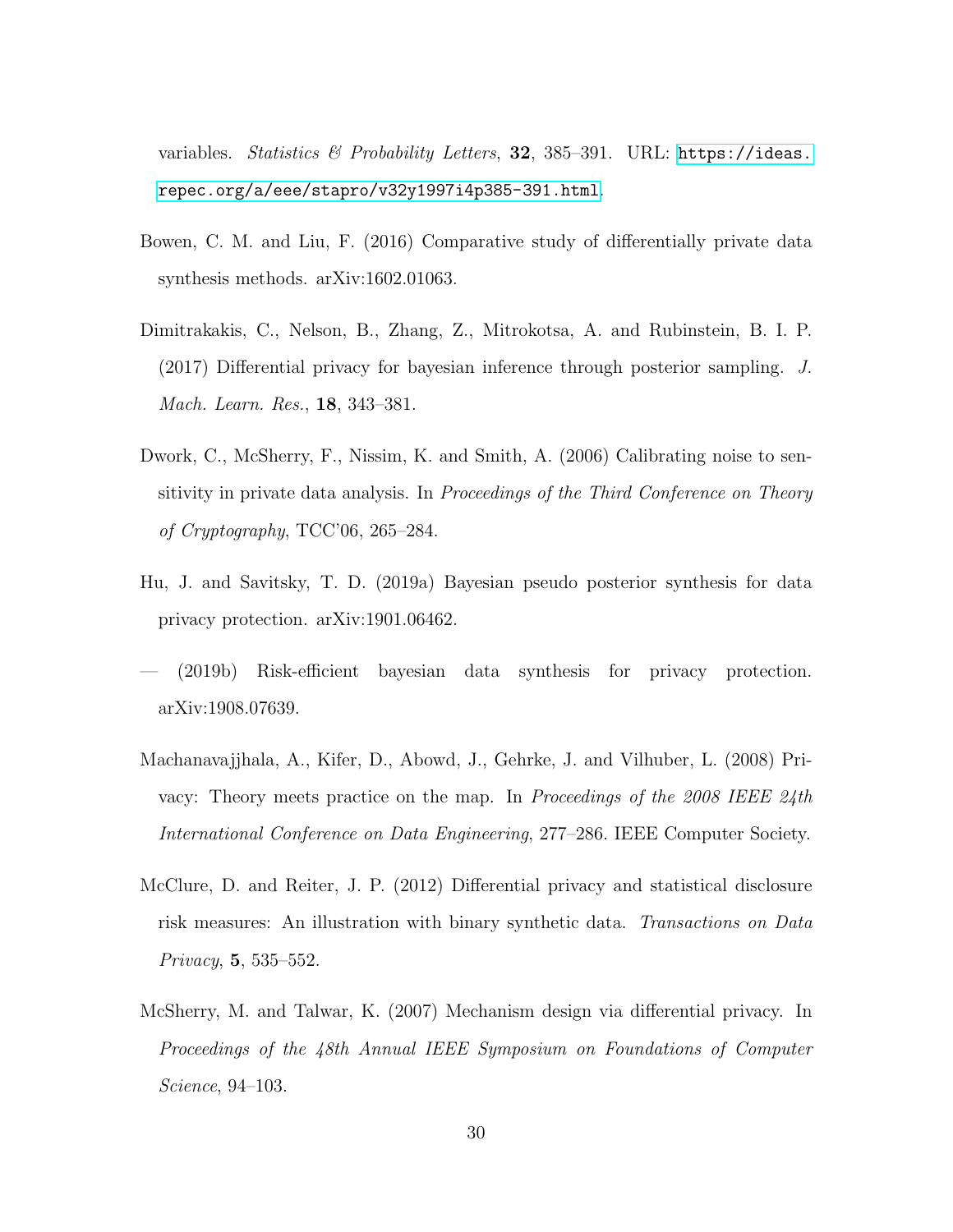- <span id="page-30-1"></span>Snoke, J. and Slavkovic, A. (2018) pMSE mechanism: Differentially private synthetic data with maximal distributional similarity. In Privacy in Statistical Databases (eds. J. Domingo-Ferrer and F. Montes), vol. 11126 of Lecture Notes in Computer Science, 138–159. Springer.
- <span id="page-30-3"></span>Srivastava, S., Cevher, V., Dinh, Q. and Dunson, D. (2015) WASP: Scalable Bayes via barycenters of subset posteriors. In Proceedings of the 18th International Conference on Artificial Intelligence and Statistics, 912–920.
- <span id="page-30-0"></span>Wasserman, L. and Zhou, S. (2010) A statistical framework for differential privacy. Journal of the American Statistical Association, 105, 375–389.
- <span id="page-30-2"></span>Zhang, Z., Rubinstein, B. I. P. and Dimitrakakis, C. (2016) On the differential privacy of Bayesian inference. In Proceedings of the 30th AAAI Conference on Artificial Intelligence, 2365–2371. AAAI.

# 6 Appendix

### 6.1 Unweighted, Non-private Synthesizer

Our description of the unweighted, non-private synthesizer follows closely of that in [Hu and Savitsky](#page-29-7) [\(2019b\)](#page-29-7). To simulate partially synthetic data for the CE sample, where only the sensitive, continuous family income variable is synthesized, we propose using a flexible, parametric finite mixture synthesizer.

Equation [\(30\)](#page-31-0) and Equation [\(31\)](#page-31-0) present the first two levels of the hierarchical parametric finite mixture synthesizer:  $y_i$  is the logarithm of the family income for CU *i*, and  $x_i$  is the  $R \times 1$  predictor vector for CU *i*. The finite mixture utilizes a hyperparameter for the maximum number of mixture components (i.e., clusters), K,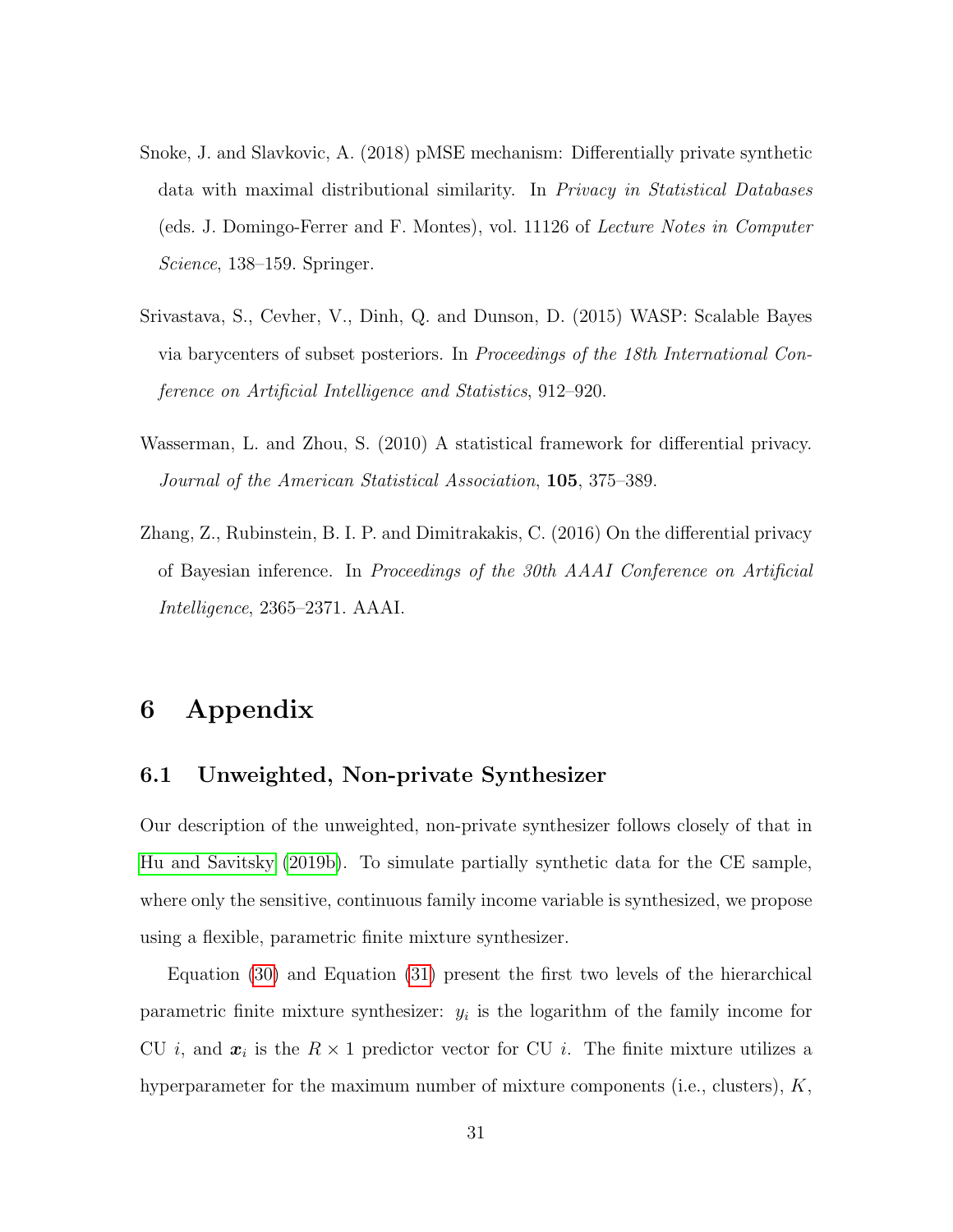that is to set to be over-determined to permit the flexible clustering of CUs. A subset of CUs that are assigned to cluster, k, employ the same generating parameters for y,  $(\beta_k^*, \sigma_k^*)$ , that we term a "location". Locations,  $(\beta^*, \sigma^*)$ , and the  $n \times 1$  vector of cluster indicators,  $z_i \in (1, \dots, K)$ , are all sampled for each CU,  $i \in (1, \dots, n)$ .

<span id="page-31-0"></span>
$$
y_i \mid \mathbf{X}_i, z_i, \mathbf{B}^*, \sigma^* \sim \text{Normal}(y_i \mid \mathbf{x}_i' \boldsymbol{\beta}_{z_i}^*, \sigma_{z_i}^*), \tag{30}
$$

$$
z_i \mid \pi \sim \text{Multinomial}(1; \pi_1, \cdots, \pi_K), \tag{31}
$$

where the  $K \times R$  matrix of regression locations,  $\mathbf{B}^* = (\beta_1^*, \ldots, \beta_K^*)^{\prime}$ , denote clusterindexed regression coefficients for R predictors. The  $(\pi_1, \ldots, \pi_K)$  are, in turn, assigned a sparsity inducing Dirichlet distribution with hyperparameters specified as  $\alpha/K$  for  $\alpha \in \mathbb{R}^+$ . We next describe our prior specification.

We induce sparsity in the number of clusters with,

$$
(\pi_1, \dots, \pi_K) \sim \text{Dirichlet}\left(\frac{\alpha}{K}, \dots, \frac{\alpha}{K}\right),\tag{32}
$$

$$
\alpha \sim \text{Gamma}(a_{\alpha}, b_{\alpha}).\tag{33}
$$

We specify multivariate Normal priors for each regression coefficient vector of coefficient locations,  $\beta_k^*$ ,

$$
\beta_k^* \stackrel{\text{iid}}{\sim} \text{MVN}_R(\mathbf{0}, \text{diag}(\boldsymbol{\sigma}_{\beta}) \times \stackrel{R \times R}{\Omega_{\beta}} \times \text{diag}(\boldsymbol{\sigma}_{\beta})), \tag{34}
$$

where the  $R \times R$  correlation matrix,  $\Omega_{\beta}$ , receives a uniform prior over the space of  $R \times R$  correlation matrices, and each component of  $\sigma_\beta$  receives a Student-t prior with 3 degrees of freedom,

$$
\sigma_k^* \stackrel{\text{iid}}{\sim} t(3,0,1). \tag{35}
$$